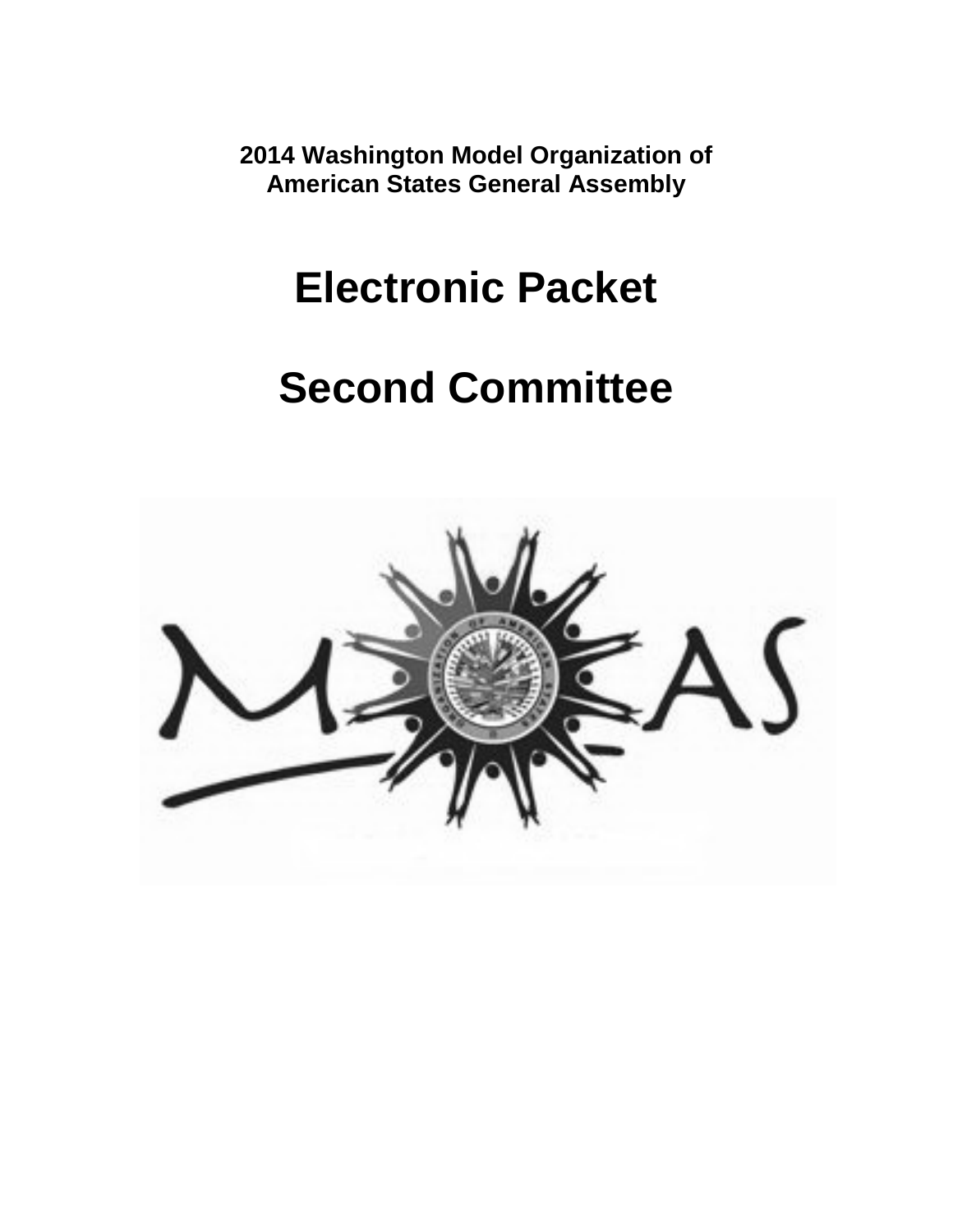04\_Second\_Ecuador\_4

## **INTER-AMERICAN AGREEMENT TO STRENGTHEN BORDER SECURITY AND PUBLIC SAFETY**

Second Committee Agenda Topic No. 4 Draft Resolution Presented by the Delegation of Ecuador

#### THE GENERAL ASSEMBLY,

#### CONSIDERING:

Article 2 of the Charter of the Organization of American States (OAS), states that "to strengthen the peace and security of the continent";

Article 3 (e) of the OAS Charter states that, "(…) the American States shall cooperate fully among themselves, independently of the nature of their political, economic, and social systems";

Article 29 of the OAS Charter which proclaims, "in furtherance of the principles of continental solidarity or collective self-defense, (the American States) shall apply the measures and procedures established in the special treaties on the subject";

That the Permanent Mission of the OAS is to ensure the continuance of the public welfare, through its enumerated provisions, by strengthening the capacity of Member States to monitor and secure the safety of their populous;

#### RECOGNIZING:

The existence of the Inter-American Convention on Transparency in Conventional Weapons Acquisitions (CITAAC) 1999;

That the States Parties are "expressing their intention to continue consideration of appropriate steps to advance the effective limitation and control of conventional weapons in the region";

That Article II of CITAAC states, "The objective of this Convention is to contribute more fully to regional openness and transparency in the acquisition of conventional weapons by exchanging information regarding such acquisitions, for the purpose of promoting confidence among States in the Americas"; and

#### BEARING IN MIND:

That the coordinated efforts between Member States that are party to this organization have been essential in providing humanitarian resolutions to threats on the public domain;

 That the circumstances surrounding conventional weapons acquisitions in the region also extend into the realm of illegal acquisitions of conventional weapons,

#### RESOLVES:

1. To congratulate the governments of Member States that have made voluntary contributions in deterring criminally inclined acquisitions of conventional weapons.

2. To create an Inter-American information network to share and store crucial data on weapons traffickers in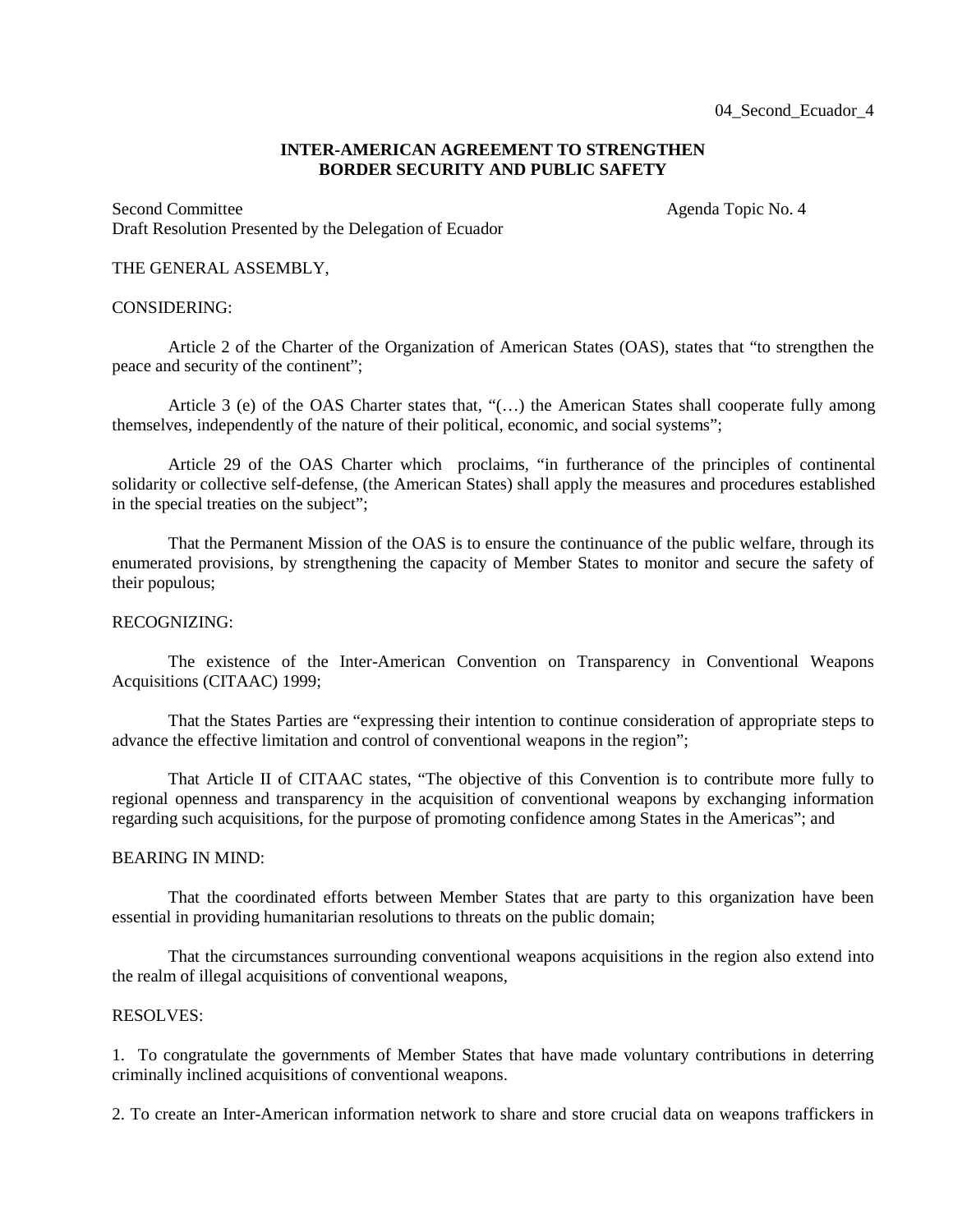order to deter criminally inclined acquisitions of conventional weapons by:

a. inviting Member States to agree to principle terms considering which steps should be taken in creating a database, and deciding what information is pertinent to share.

b. suggesting that such a network be settled under the administration of CITAAC to facilitate the needs of Member States for improved public security.

c. providing local law enforcement agencies with accurate intelligence to counter these syndicates.

3. To appeal to the Secretariat for Multidimensional Security and to the Secretariat of the Inter-American Committee Against Terror (CICTE) to coordinate these agreements with CITAAC and Member States.

4. To request that the Inter-American Defense Board and the Department of Public Security, consider the availability of financial resources in the 2015 OAS Program Budget, for the creation of the proposed network.

5. To instruct the General Secretariat to report to the Permanent Council on the implementation of the measures associated with this resolution before the next General Assembly.

| Approved for form and substance:<br>(Signature of Faculty Advisor) |    |                         |                       |  |
|--------------------------------------------------------------------|----|-------------------------|-----------------------|--|
|                                                                    |    |                         |                       |  |
|                                                                    |    | (Signature of Delegate) | (Country Represented) |  |
|                                                                    |    | 2.                      |                       |  |
|                                                                    |    | 3.                      |                       |  |
|                                                                    | 4. |                         |                       |  |
|                                                                    | 5. |                         |                       |  |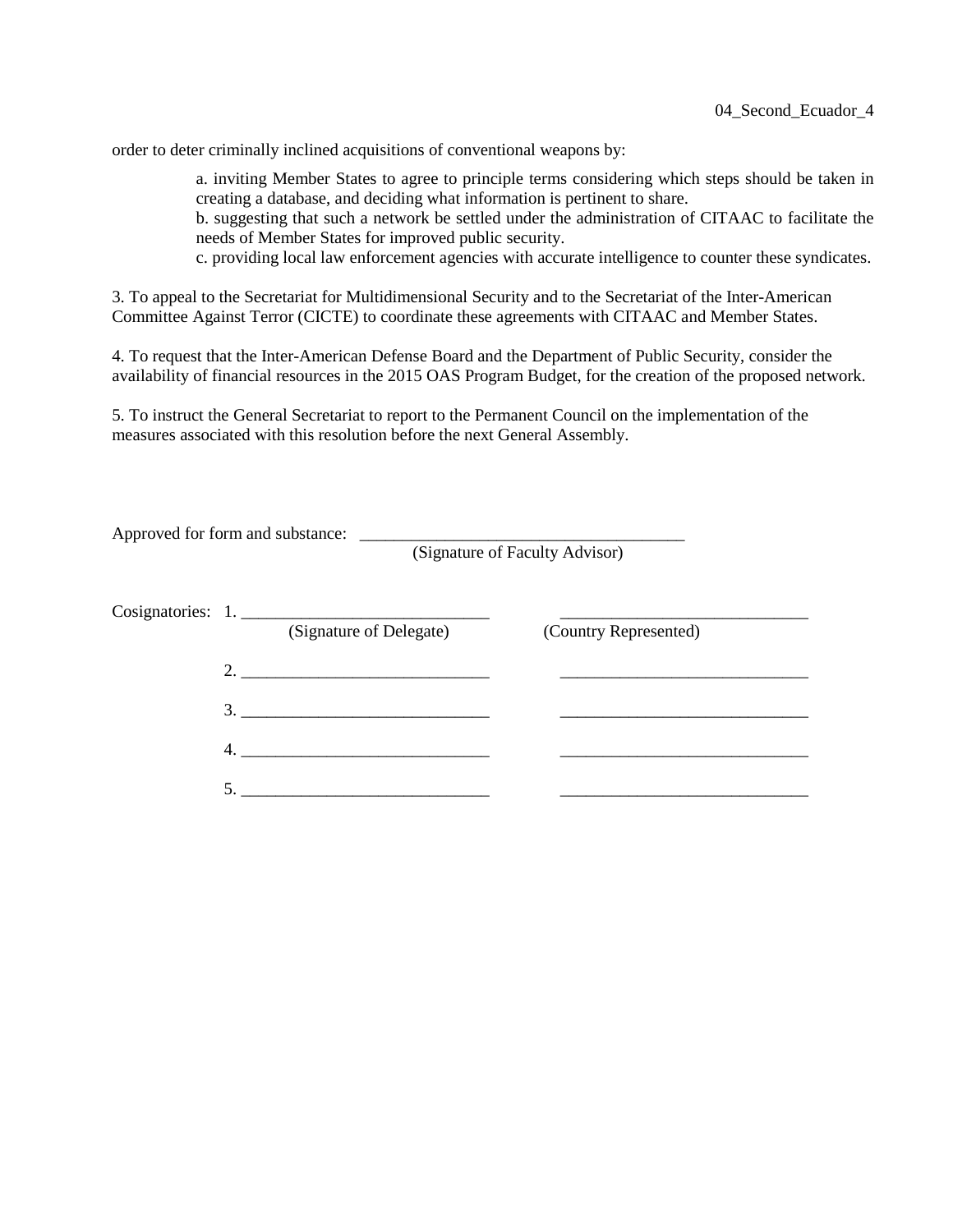## **PREVENTING THE COMMERCIAL SEXUAL EXPLOITATION OF YOUTH THROUGH PUBLIC AWARENESS CAMPAIGNS**

Second Committee Topic No. 1 of the Agenda Draft Resolution Presented by the Delegation of Trinidad & Tobago

# THE GENERAL ASSEMBLY,

## HAVING SEEN:

Article 3(j) of the Charter of the Organization of American States (OAS), which reaffirms that "Social justice and social security are bases of everlasting peace";

Article 3 (n) of the OAS Charter, which reaffirms that "The education of peoples should be directed toward justice, freedom, and peace";

Article 45 (a) of the OAS Charter, which states that "All human beings, without distinction as to race, sex, nationality, creed, or social condition, have a right to material well-being and to their spiritual development, under circumstances of liberty, dignity, equality of opportunity, and economic security";

Article 47 of the OAS Charter, which states that "The Member States will give primary importance within their development plans to the encouragement of education, science, technology, and culture, oriented toward the overall improvement of the individual, and as a foundation for democracy, social justice, and progress";

Article 34 of the United Nations Convention on the Rights of the Child, which proclaims: "States Parties undertake to protect the child from all forms of sexual exploitation and sexual abuse. For these purposes, States Parties shall in particular take all appropriate national, bilateral, and multilateral measures to prevent (a) the inducement or coercion of a child to engage in any unlawful sexual activity, (b) the exploitative use of children in prostitution or other unlawful sexual practices, and (c) the exploitative use of children in pornographic performances and materials";

AG/RES. 2771, which urges member states "to establish and, where appropriate, strengthen programs for comprehensive and inter-disciplinary care for child and adolescent victims of sexual exploitation and trafficking" and "children involved in smuggling, as well as measures to be considered to ensure full respect for their rights";

CP/CSH-1155/09 rev. 11, also known as the "Work Plan To Combat Trafficking In Persons In The Western Hemisphere 2010-2014," which calls upon the member states of the OAS to implement and facilitate preventative measures, including the adoption of "awareness initiatives in member states that receive trafficking victims, with a view to reduce demand, among other things";

## RECALLING:

AG/RES. 2771 and its related predecessors, which have pushed for the implementation of safeguards and programs aimed specifically at the eradication of the commercial sexual exploitation of minors in the hemisphere;

 CP/CSH-1155/09 rev. 11, which outlines numerous strategies for OAS member states to combat human trafficking and its related crimes; and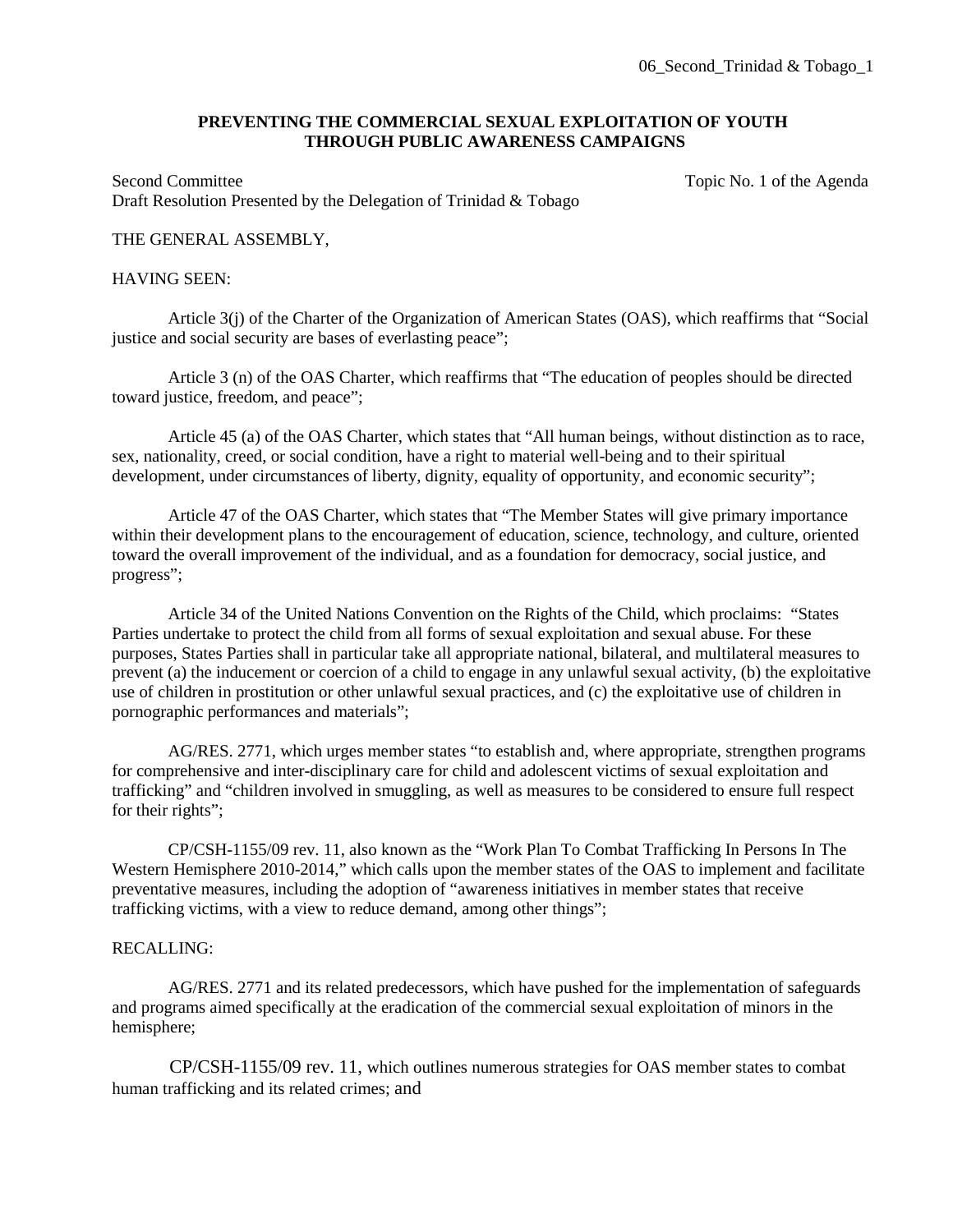## CONSIDERING:

That, according to the *CIA World Factbook*, 50,000 women and children are trafficked into an OAS member state annually;

That the U.S. State Department's 2012 Trafficking in Persons Report recommends implementing "national public awareness campaign[s] in multiple languages that [address] all forms of trafficking, including the prostitution of … children and forced labor as well as the demand for commercial sex and forced labor" throughout the Hemisphere;

That the U.S. State Department's 2012 Trafficking in Persons Report claims that "[a] high risk group for sex trafficking and forced criminal activity" throughout the hemisphere is "homeless children or children from difficult family circumstances";

That, according to the Pan-American Health Organization, "2,000 children [were] exploited in 600 brothels" within one city of the hemisphere;

That, according to the 2013 ACP Observatory on Migration Report on Irregular Migration in Trinidad & Tobago, "[p]oor public sensitization and awareness" toward human trafficking is among its major causal factors;

That, according to the same report, groups who engage in the trafficking of human beings are "wellorganized operations," which involve "prominent persons in the society, such as businessmen, religious leaders, lawyers and law enforcement agents",

- 1. To request that the Inter-American Commission on Human Rights (IACHR) organize a meeting involving Member States, NGOs, and appropriate OAS organs, through the Rapporteurship on the Rights of the Child, in order to discuss and design a hemispheric public awareness campaign against human trafficking, focused specifically upon prominent persons in society.
- 2. To employ the technical assistance of the Inter-American Children's Institute (IIN) in the creation of this campaign.
- 3. To propose that this meeting take place in Port of Spain, Trinidad & Tobago in September of 2014.
- 4. To request that Member States that partake in the program perform an assessment of the impacts of the campaign a year after its implementation and to have the results compiled and published by the International Organization for Migration (IOM) and the IIN.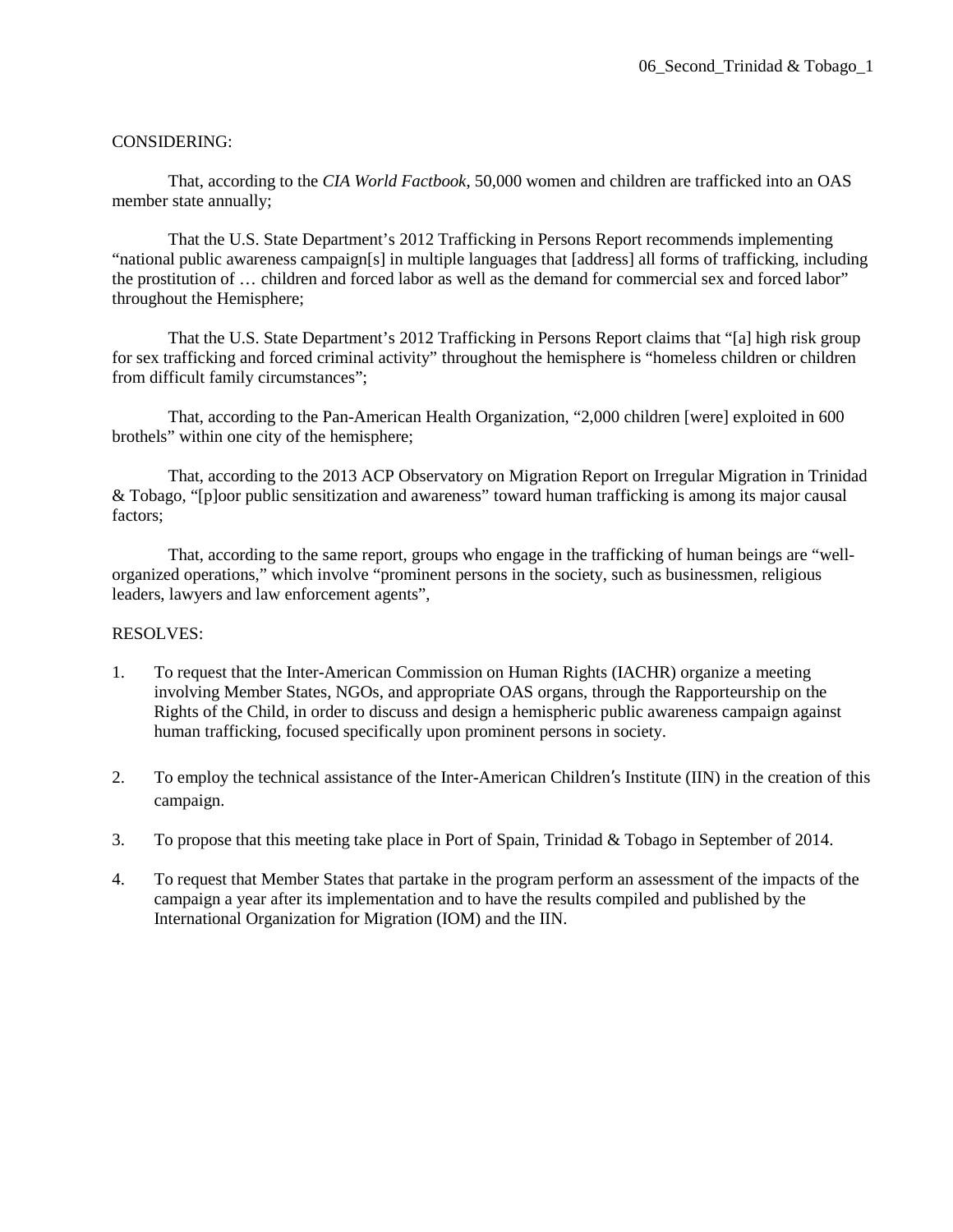5. That the execution of the meeting and resulting programs envisaged by this resolution be funded through the voluntary contributions of member states, NGOs, and other organizations.

| Approved for form and substance: |                                |                       |
|----------------------------------|--------------------------------|-----------------------|
|                                  | (Signature of Faculty Advisor) |                       |
| Cosignatories:<br>1.             |                                |                       |
|                                  | (Signature of Delegate)        | (Country Represented) |
| 2.                               |                                |                       |
| 3.                               |                                |                       |
| 4.                               |                                |                       |
| 5.                               |                                |                       |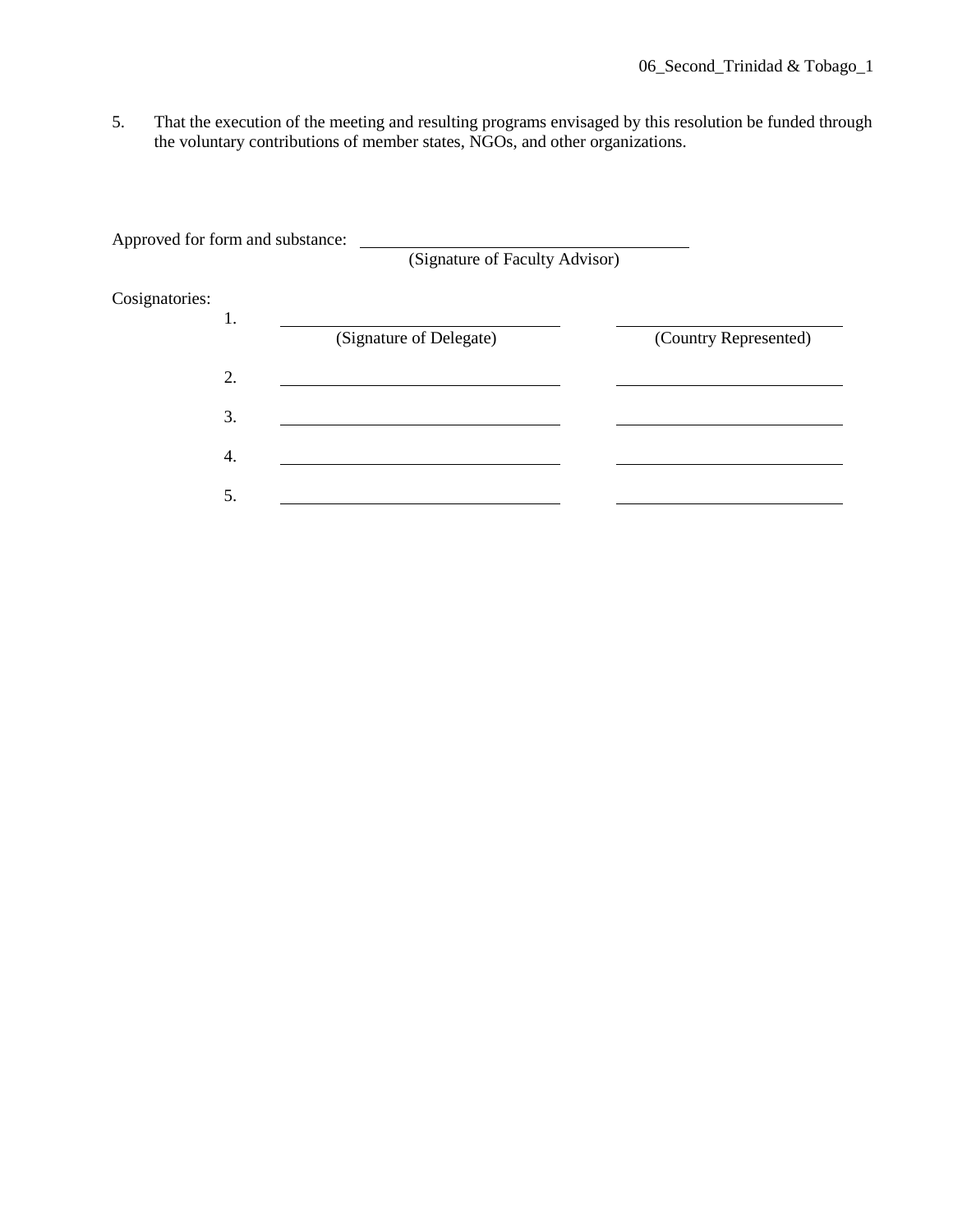## **FURTHERING ARMS TRANSPERNCY THROUGH PREEMPTIVE STUIDES**

Second Committee Topic No. 4 of the Agenda Topic No. 4 of the Agenda Draft Resolution Presented by Delegation of the Argentine Republic

#### THE GENERAL ASSEMBLY,

#### BEARING IN MIND:

Article 13 of the Organization of American States (OAS) Charter which states that "[the] State has the right to defend its integrity and independence, to provide for its preservation and prosperity, and consequently to organize itself as it sees fit, to legislate concerning its interests, to administer its services, and to determine the jurisdiction and competence of its courts. The exercise of these rights is limited only by the exercise of the rights of other States in accordance with international law";

#### RECOGNIZING:

Article 2 (h) of the OAS Charter which states that only through "an effective limitation of conventional weapons that will make it possible to devote the largest amount of resources to the economic and social development of the Member States";

#### REAFFIRMING:

 The Inter-American Defense Board (IADB) and its function to both "prepare studies and related analysis on management, security, and the destruction of weapons stockpiles" and its "development of measures of transparency and building trust and security in the Hemisphere";

#### TAKING NOTE:

The Declaration on Security in the Americas which stated that: "The security of the Hemisphere is affected by the threats to global peace and security. At the same time, a stable and secure Hemisphere constitutes an essential component of world peace and security. Thus, the states of the Hemisphere have an important role to play in promoting international peace and stability, especially through respect for international law and support for bilateral, regional, and multilateral regimes for disarmament and nonproliferation of all weapons of mass destruction and arms control, as well as other agreements, and support for the security negotiations, mechanisms, activities, and processes within the United Nations framework";

## HAVING SEEN:

Inter-American Convention on Transparency in Conventional Weapons Acquisitions AG/RES. 2628 (XLI-O/11) which welcomed the assistance of "states parties to the Convention, non-states parties, permanent observers, regional and international organizations, and civil society organizations interested in transparency in conventional weapons acquisitions" in order to preserve the transparent nature of transparency in conventional weapons;

#### CONSIDERING:

That the mission of the OAS is to provide and maintain security to ensure the prosperity of all Member States, and that the OAS is a regional organization that strives to protect citizens' rights in the Hemisphere from all domestic and foreign threats within reasonable means; and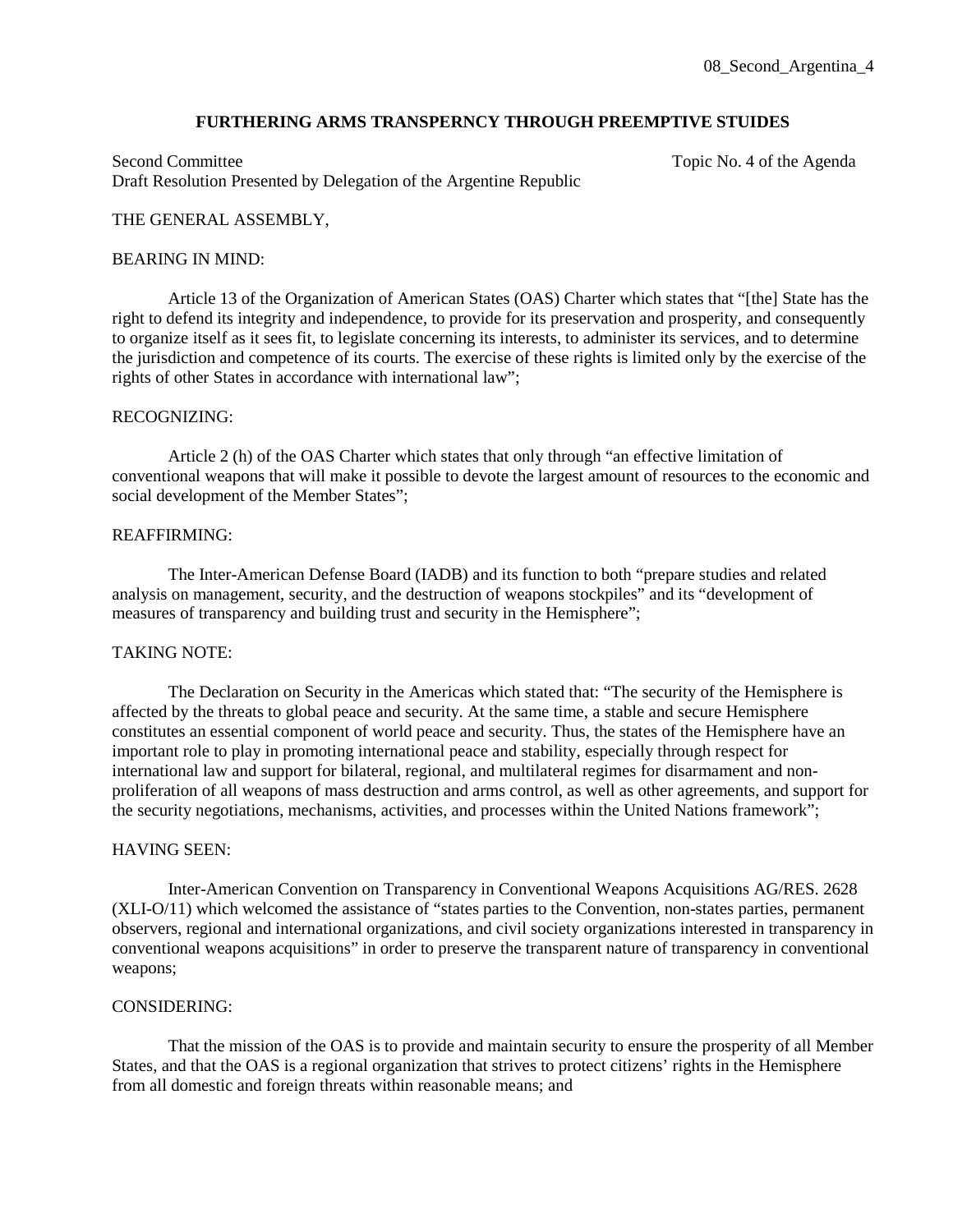# RECOGNIZING:

The ever-increasing reach of the world arms industry, the complexity of its impact, and the everchanging threats presented to the Hemisphere,

- 1. To applaud the current cooperation among the Member States upholding the standards for transparency in conventional arms as documented by both the OAS Inter-American Convention on Transparency of Conventional Weapons Acquisitions and UN Arms Trade Treaty.
- 2. To encourage all Member States to sign, ratify, and deposit the Inter-American Convention on Transparency in Conventional Weapons Acquisitions.
- 3. To urge that the IADB in conjunction with the Secretariat for Multidimensional Security (SMS) to research and evaluate the future of conventional arms:
	- a. To prepare a list of developing weapons with details regarding potential uses in the Hemisphere.
	- b. To withhold these weapons' country of origin in the research in compliance with the Convention on Transparency in Conventional Weapons Acquisitions.
- 4. To request the General Secretariat to report to the General Assembly at its forty-sixth regular session on the implementation of this resolution and its subsequent research, the execution of which shall be subject to the availability of financial resources in the program-budget of the Organization and other resources.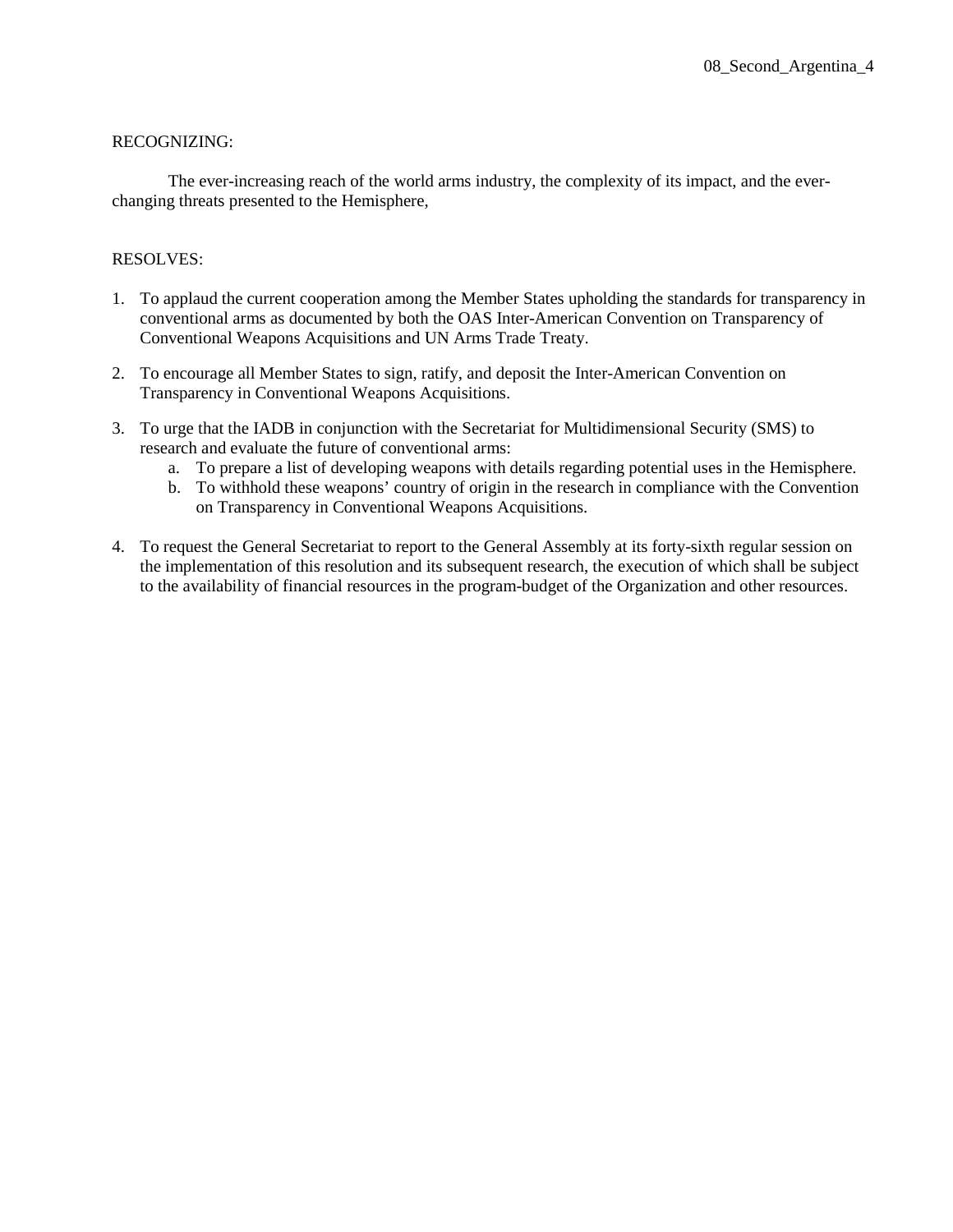5. To urge the General Secretariat and the Member States to continue to support implementation of the mandate in this resolution, with assistance from international, sub regional and nongovernmental organizations, social actors, including civil society organizations.

| Approved for Form and Substance | (Signature of Faculty Advisor) |                            |
|---------------------------------|--------------------------------|----------------------------|
| Cosignatories:                  | Signature of Delegate          | <b>Country Represented</b> |
|                                 | 2.                             |                            |
|                                 | 3.                             |                            |
|                                 | 4.                             |                            |
|                                 |                                |                            |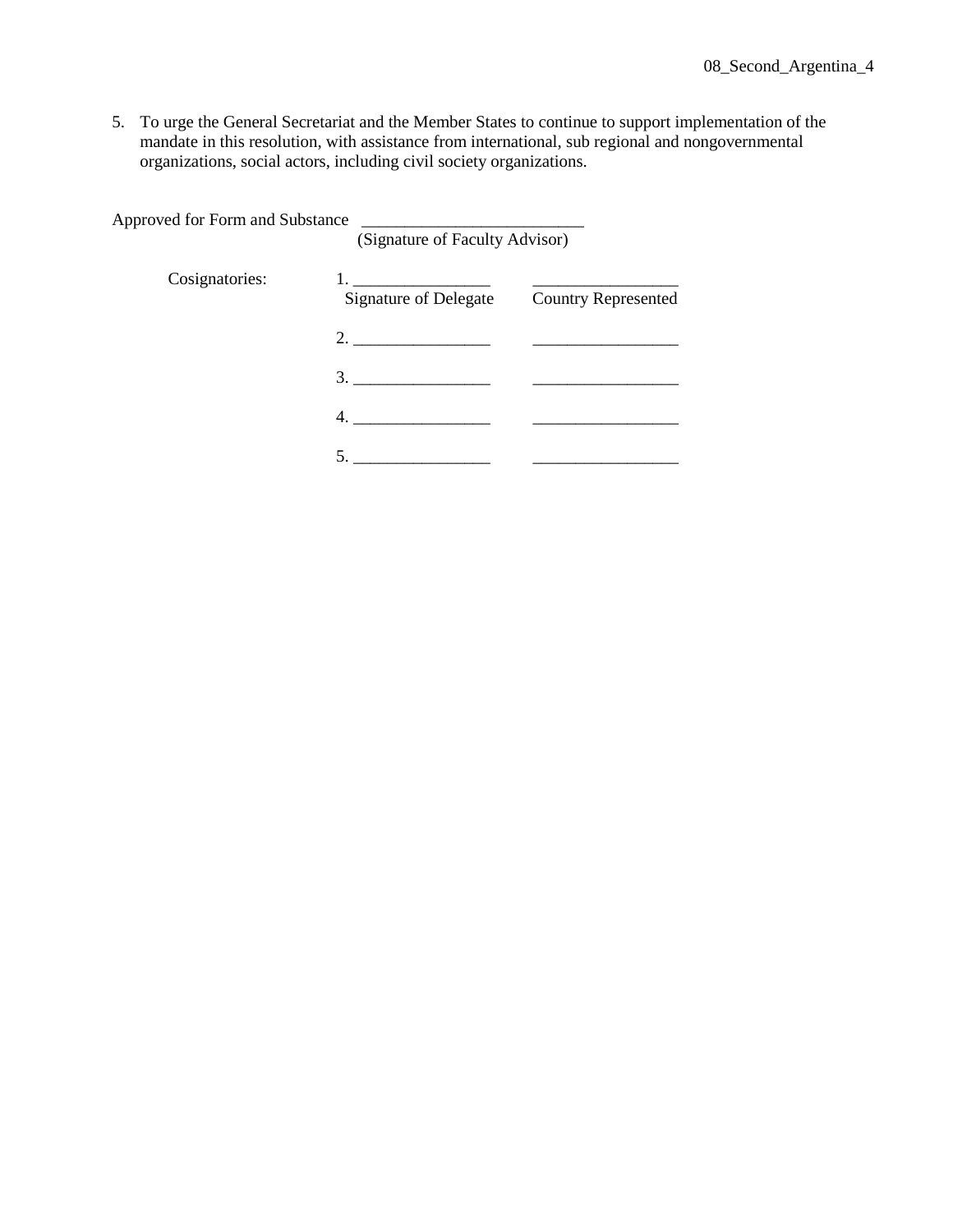## **MEASURES TO PREVENT MODERN SLAVERY AND REHABILITATION OF TRAFFICKED MINORS WITHIN OAS MEMBER STATES**

Second Committee Topic No. 1 of the Agenda Draft Resolution Presented by the Delegation of the Plurinational State of Bolivia

## THE GENERAL ASSEMBLY,

## TAKING NOTE:

Article 45 (i) of the Charter of the Organization of American States (OAS) which states that Member States shall provide "adequate provisions for all persons to have due legal aid in order to secure their rights";

## RECALLING:

That the United Nations Office on Drugs and Crime (UNODC) has stated that "human trafficking is the acquisition of people by improper means such as force, fraud or deception, with the aim of exploiting them";

#### NOTING WITH REGRET:

That UNDOC has reported that women and young girls sold into the sex trafficking industry count for 79% of the population of trafficked victims which is four times more than those who are sold into forced labor;

## TAKING INTO ACCOUNT:

That UNDOC reports that 20% of the world's trafficked individuals are minors;

#### APPROVING OF:

OAS General Assembly's adopted resolution AG/RES. 2019 (XXXIV-O/04 on June, 8 2004 titled "Fighting the Crime of Trafficking in Persons, especially Women, Adolescents, and Children";

### REAFFIRMING:

OAS' Three P strategy which calls for "Prevention, Prosecution of criminals, and Protection of victims" in 2010:

## CONFIDENT THAT:

The Work Plan adopted by the Committee on Hemispheric Security will successfully aid Member States in the Three P strategy; and

## SEEKING:

To promote awareness through media outlets,

## RESOLVES:

1. To applaud Member States for their commitment to prevent and eradicate sex and human trafficking within the Western Hemisphere.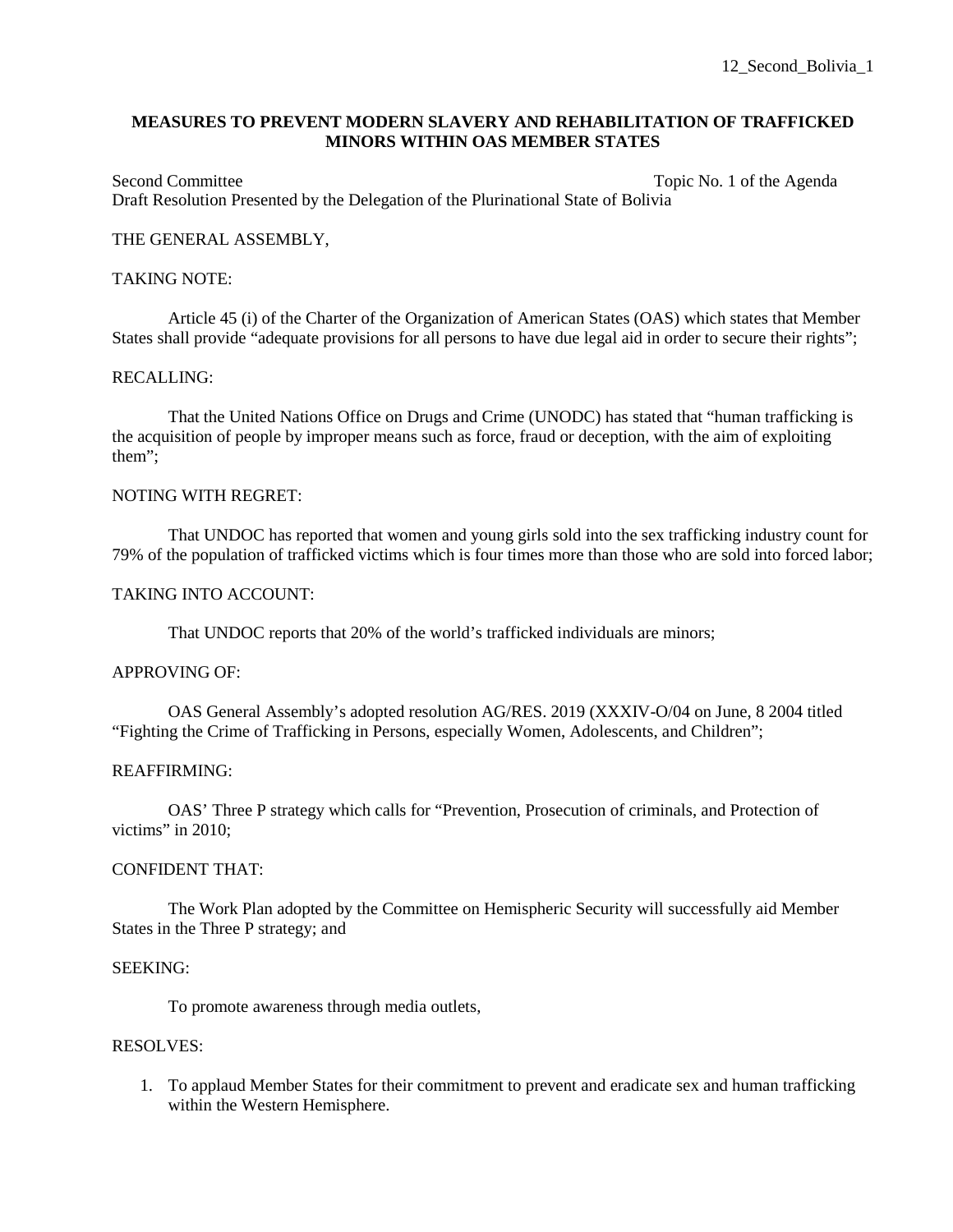- 2. To establish an OAS sponsored Awareness Event promoting the prevention of trafficked minors through media outlets and officer training held in the month of January:
	- a. To vote upon specific dates within the Committee on Hemispheric Security.
	- b. To invite Member States to present an OAS sponsored cartoon on trafficking in standard
	- a. Spanish to the general public following Bolivia's *La Caldera*.
	- b. To provide an outlet for schooling officers in high risk areas on sex and human trafficking during the designated weekend with guidance from OAS Headquarters.
- 2. To utilize The Work Plan recently adopted by the Committee on Hemispheric Security as a guideline for the expansion of prevention tactics, prosecution procedures, and protection of victims:
	- a. To revisit high risk areas within Member States and provide officers with proper training in early detection in probable trafficking scenarios.
	- b. To encourage law enforcement to favor higher prosecution rates for those who profit from exploitation.
	- c. To provide the public with information regarding trafficking with OAS supervision.
- 3. To support the rehabilitation process of minors within each Member State.
	- a. To provide each individual with a basic fundamental education.
	- b. To grant access to computers to find future employment.
	- c. To ask for medical experts' assistance in assessing rescued individual's physical and mental state.
	- d. To welcome private non- profit shelters to offer short term residence to rescued individuals.
- 4. To call upon the General Secretariat to report statistical progress.
- 5. To fund these programs with donations from OAS Member States, United Nations Voluntary Trust Fund for Victims of Human Trafficking, and other non- profit organizations.

Approved for Form and Substance:

(Signature of Faculty Advisor)

|  | Cosginatories: |  |
|--|----------------|--|
|  |                |  |

| Cosginatories: 1.                           |  |
|---------------------------------------------|--|
| Signature of Delegate Country Represented   |  |
|                                             |  |
| 3.                                          |  |
| <u> 1980 - Jan Samuel Barbara, martin a</u> |  |
|                                             |  |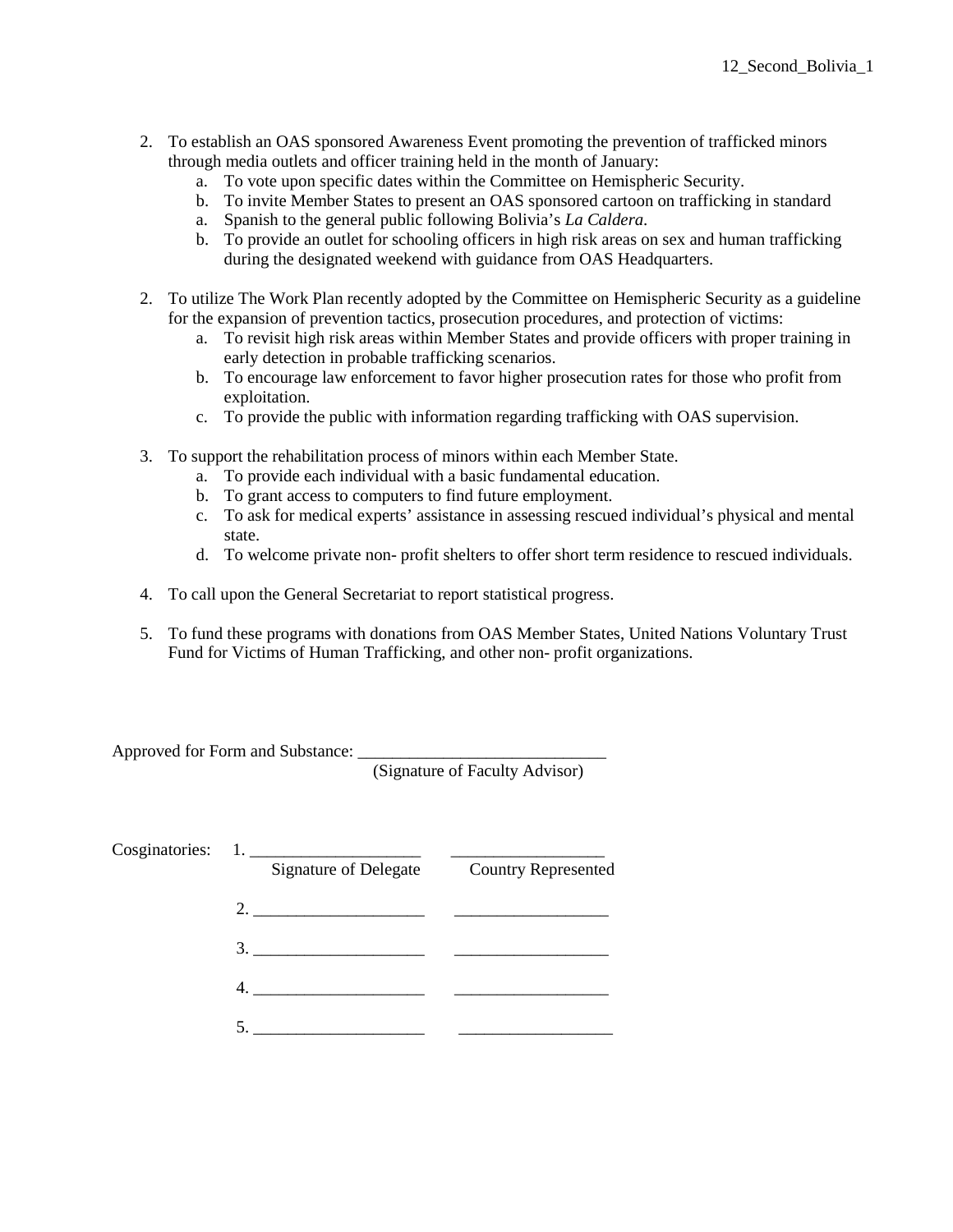## **CREATION OF THE "FORUM FOR CONSUMER PROTECTION IN ONLINE BEHAVIORAL ADVERTISING IN THE AMERICAS"**

Second Committee Topic No.3 of the Agenda Draft Resolution Presented by the Delegation of The Commonwealth of The Bahamas

#### THE GENERAL ASSEMBLY,

#### CONSIDERING:

The Article 3(i) of the Charter of the Organization of American States (OAS) in which "The American States proclaim the fundamental rights of the individual without distinction as to race, nationality, creed, or sex";

The Article 39b of the Charter of the OAS which establishes that individual and united efforts must been made to drive: "Improved conditions for trade in basic commodities through international agreements, where appropriate; orderly marketing procedures that avoid the disruption of markets, and other measures designed to promote the expansion of markets";

## TAKING INTO ACCOUNT:

AG/RES. 2494 (XXXIX-O/09) "Consumer Protection" Consumer Safety and Health Network's mandate which urges: "…to provide legal protection and raise awareness of consumer's rights by coordinating its activities with those of national consumer protection agencies and other organizations";

AG/RES. 2549 (XL-O/10), "Consumer Protection: Network for Consumer Safety and Health in the Americas"; AG/RES. 2682 (XLI-O/11), "Consumer Protection: Consolidation of the Network for Consumer Safety and Health and Creation of an Inter-American Rapid Product-Safety Warning System," which mandated the creation of the Network for Consumer Safety and Health (RCSS) in the Americas, as a first step toward implementation of an inter-American rapid product-safety warning system, as well as the reports presented by the General Secretariat to the Permanent Council on that matter;

#### EMPHASIZING:

The address delivered by US President John F. Kennedy to the US Congress on March 15<sup>th</sup> of 1962 in which he stated that: "Consumers by definition, include us all," further adding that "they are the largest economic group, affecting and affected by almost every public and private economic decision. Yet they are the only important group... whose views are often not heard";

#### NOTING:

That the Online Behavioral Advertising is "The practice of tracking an individual's online activities in order to deliver advertising tailored to his or her interests being regulated in some States around the world" according to The United States of America's Federal Trade Commission;

## GUIDED BY:

The United Nations (UN) guidelines for consumer protection (1985 – 2013) which recognizes "the interests and needs of consumers in all countries, particularly those in developing countries; recognizing that consumers often face imbalances in economic terms, educational levels and bargaining power;" and encourages "high levels of ethical conduct for those engaged in the production and distribution of goods and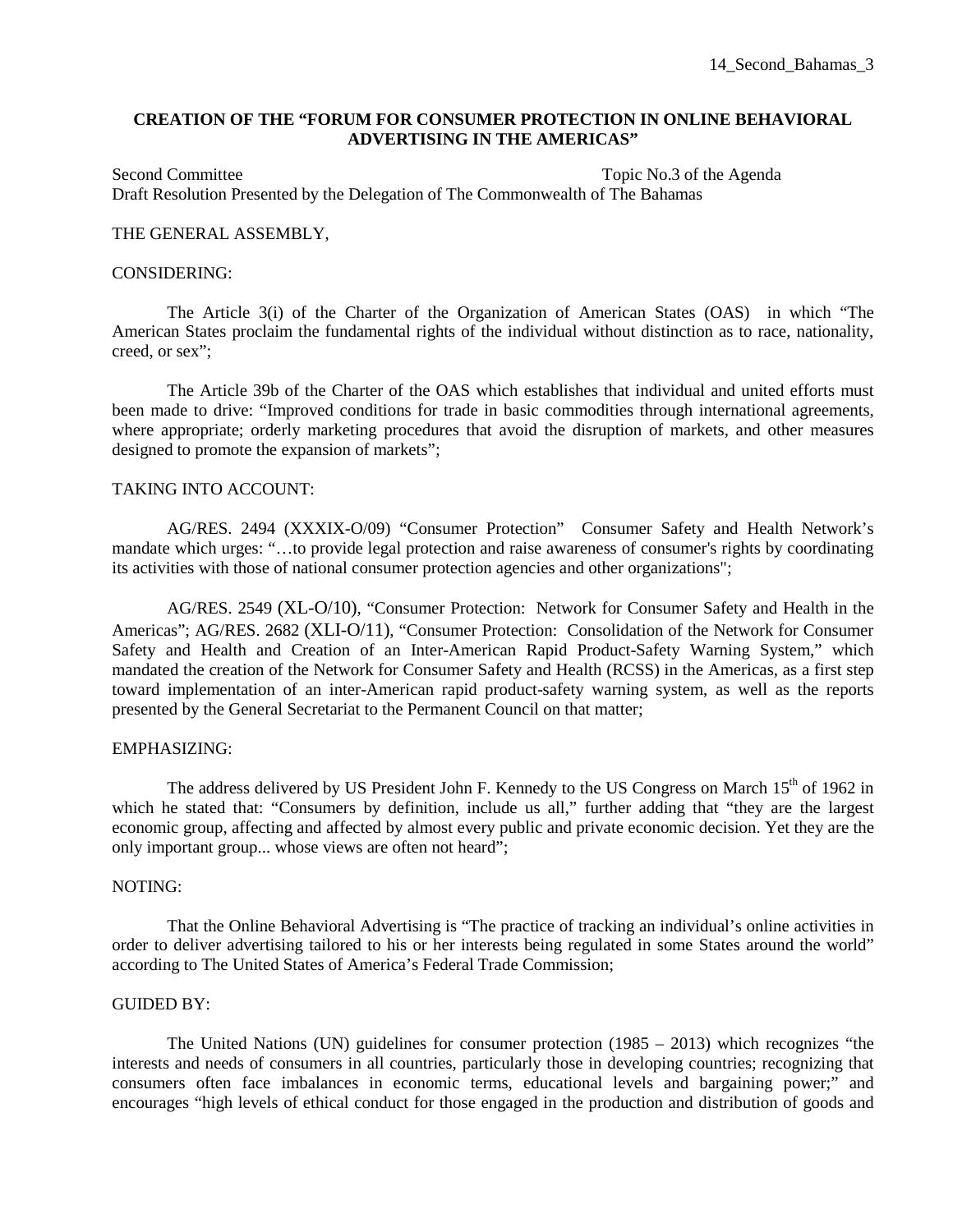services to consumers;" not forgetting "to assist countries in curbing abusive business practices by all enterprises at the national and international levels which adversely affect consumers";

 The Organization for Economic Co-operation and Development (OECD) Guidelines for Consumer Protection in the Context of Electronic Commerce (1999) which States: "Online behavioral advertising has become a more important force on the Internet. This technique, which consists of tracking consumer activities and related information on line, aims to provide consumers with advertising tailored to their needs and interests."; and besides the benefits of it, also presents "concerns about privacy and unfair commercial practices.";

#### RECALLING:

The Consumer Protection Act of The Commonwealth of The Bahamas (2006) which makes provisions for the greater protection of consumers, concerning in the areas of Consumer Education; Protection from hazards to their health and safety; and the encouragement of the formation of consumer groups to represent consumer views in matters of interest and decision making;

#### APPRECIATING:

The work that has been made on online behavioral advertising by fully committed organizations regarding consumer protection such as, the OECD, the Ibero-American Forum of Governmental Consumer Protection Agencies (FIAGC) and their participants;

#### RECOGNIZING:

That the electronic commerce has proved highly beneficial to consumers as it has fuelled competition and innovation, while providing consumers with enhanced capacity to research, compare and purchase products, oftentimes at lower prices;

The great power of the electronic commerce due to its importance as an integration and dynamizing tool for humanity, in addition to its information sharing potential; therefore it requires the creation of a common series of principles specifically directed at the online environment for Business to Consumers and Consumers to Consumers on electronic commerce by taking care of the information that our citizens share when they are having an online experience, paying special attention on international commerce, with the intention of giving them a meaningful control of their choices by protecting their rights to be informed, to privacy, to choose confidently, to safety, to be satisfied and protected against dishonest or misleading advertising; and

#### BEARING IN MIND:

That the establishment of legal framework will increase legal certainty, facilitating the expansion of quality and fair electronic commerce; therefore the need of the creation of a space for information sharing about Online Behavioral Advertising between Member States with the intention of encouraging the education and responsibility of consumers and business online,

## RESOLVES:

1. To congratulate the efforts made by Member States in regulating Online Behavioral Advertising, and to encourage them to participate in activities regarding Online Consumer Protection.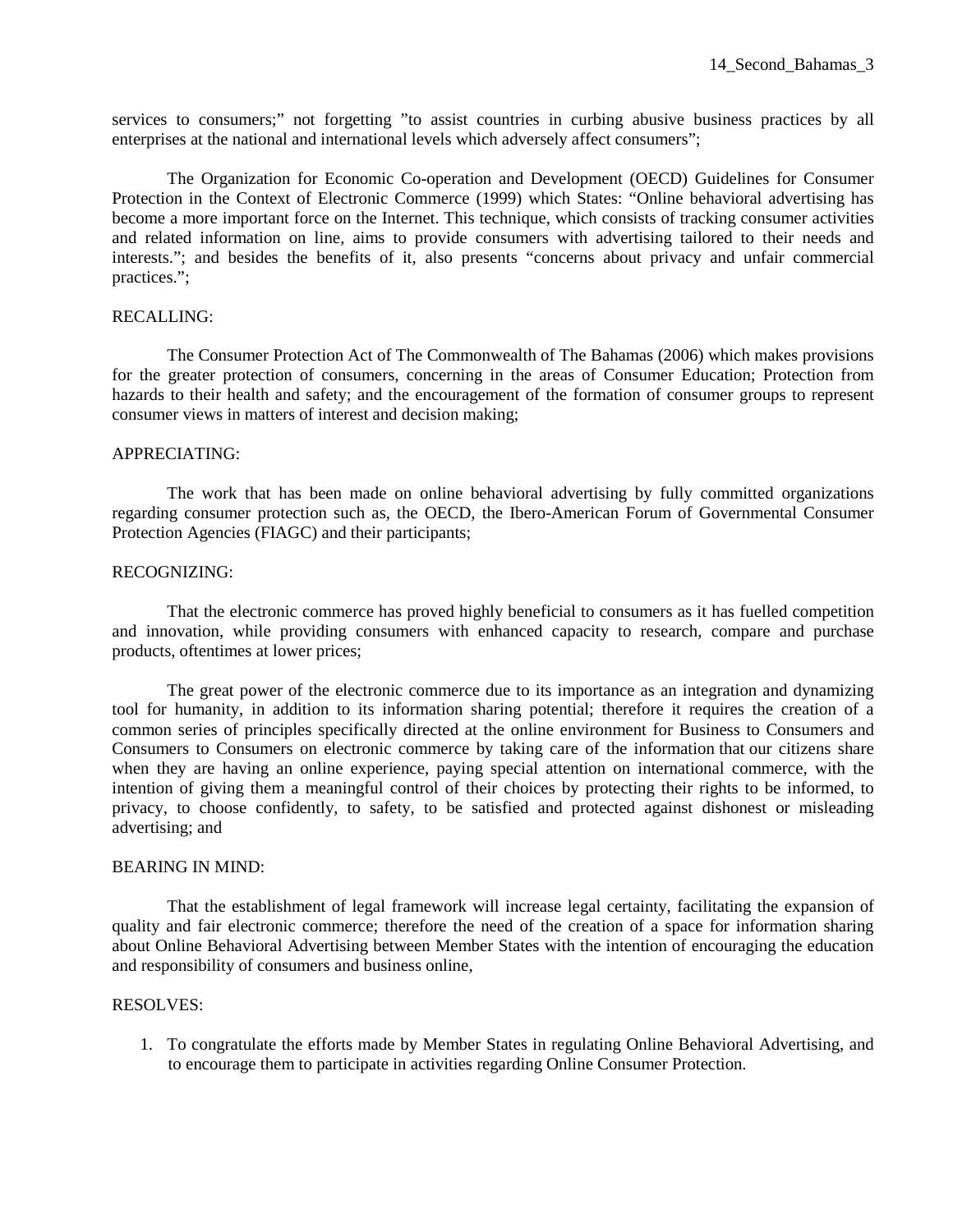- 2. To summon the "Forum for Consumer Protection in Online Behavioral Advertising in the Americas", to be held in Nassau, The Commonwealth of the Bahamas, on February  $11<sup>th</sup>$ , 2015 to celebrate the Safer Internet Day, which will tackle, but not limited to, the following task:
	- a. To discuss the topic of Online Behavioral Advertising (OBA) in the Americas with the participation of experts such as, but not limited to, Consumers International, OECD, FIAGC and other willing Organizations.
	- b. To determine the effects of Online Behavioral Advertising on the consumers' rights, such as privacy violation.
	- c. To spread awareness about OBA across the Hemisphere, given it is reaching every citizen with internet access in America.
	- d. To develop common policies to protect the consumer's rights, such as the right to safety, the right to be informed, the right to choose, the right to privacy, the right to be heard and the right of be satisfied.
- 3. To report to the General Assembly and the Juridical and Political Affairs Committee the results of this Forum and to summon it annually in alternating States to be chosen in each Forum.
- 4. To request volunteer donations of Member States willing to participate in this Forum if needed, in which the Commonwealth of the Bahamas is going to provide the infrastructure and staff.

|                |    | (Signature of Faculty Advisor) |                       |  |
|----------------|----|--------------------------------|-----------------------|--|
| Cosignatories: |    |                                |                       |  |
|                |    |                                |                       |  |
|                |    | (Signature of Delegate)        | (Country Represented) |  |
|                |    |                                |                       |  |
|                |    |                                |                       |  |
|                |    |                                |                       |  |
|                |    | 3.                             |                       |  |
|                |    |                                |                       |  |
|                | 4. |                                |                       |  |
|                |    |                                |                       |  |
|                |    |                                |                       |  |
|                |    |                                |                       |  |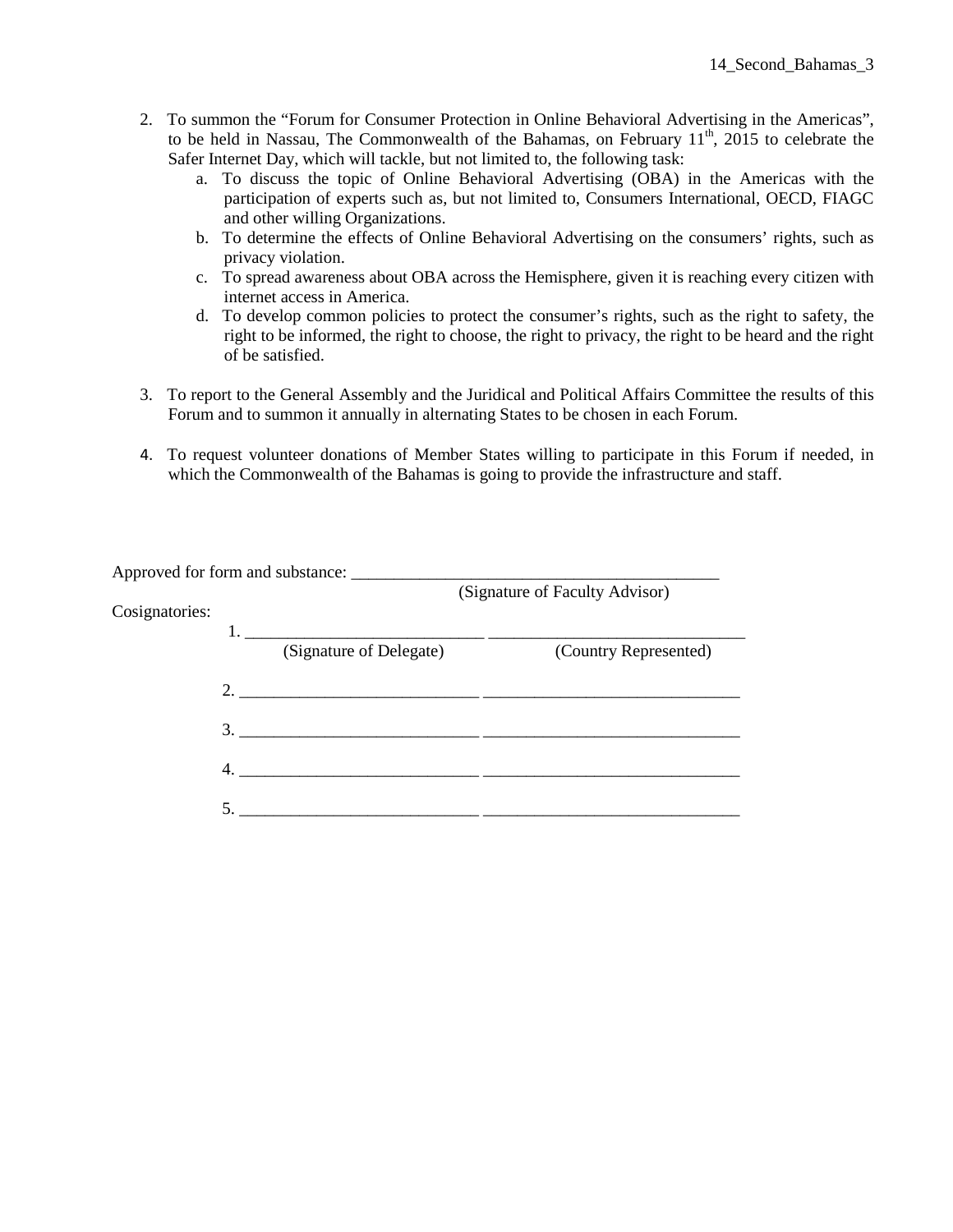## **STRENGTHENING INTERNATIONAL COOPERATION AGAINST SEXUAL EXPLOITATION AND THE SMUGGLING OF AND TRAFFICKING IN MINORS**

Second Committee Topic No. 1 of the Agenda Draft Resolution Presented by the Delegation of Bolivarian Republic of Venezuela

## THE GENERAL ASSEMBLY,

## CONSIDERING:

That Sexual exploitation is a major threat to economic stability and democracy in several countries of the Americas;

 The need to combat the global and transnational phenomenon of Smuggling and Trafficking in Minors becomes more evident with the impunity and lack of social protection throughout these nations, requiring a need to strengthen international cooperation;

## RECOGNIZING:

That the intelligence agencies, police strategies, Special Forces and the Red Cross are supportive mechanisms to strengthen states and provide assistance in these humanitarian crimes;

The Program Section of IIN provides technical assistance to its member states with the development and modernization of institutions – this helps enable countries to respond adequately to the issues related to the phenomenon of Commercial Sexual Exploitation and Trafficking in Minors; and

#### REITERATING:

 The need to strengthen the national bodies that control the sexual exploitation is needed to reduce the number of crimes that occur as a result of trafficking;

That this phenomenon can be dramatically reduced if all the countries of America assume a comprehensive approach and shared responsibility each state would need to contribute utilizing their greatest strengths,

- 1. To create a project within the Institution Building Section of IIN (Inter-American Children Institute), whose purpose is to assist States in the development of public policies and require all States to contribute to the design and implementation of support mechanisms including technical and tactical training, technology and intelligence transfer.
- 2. To suggest those States that are not part of the PICAP (Inter-American Police Training Program) to take into account this program to help improve the effectiveness in the fight against sexual exploitation and the smuggling of and trafficking in minors.
- 3. To create a group within the PICAP to specifically combat and prevent crimes such as kidnapping, illicit trafficking and sexual exploitation; with particular emphasis on the protection of socially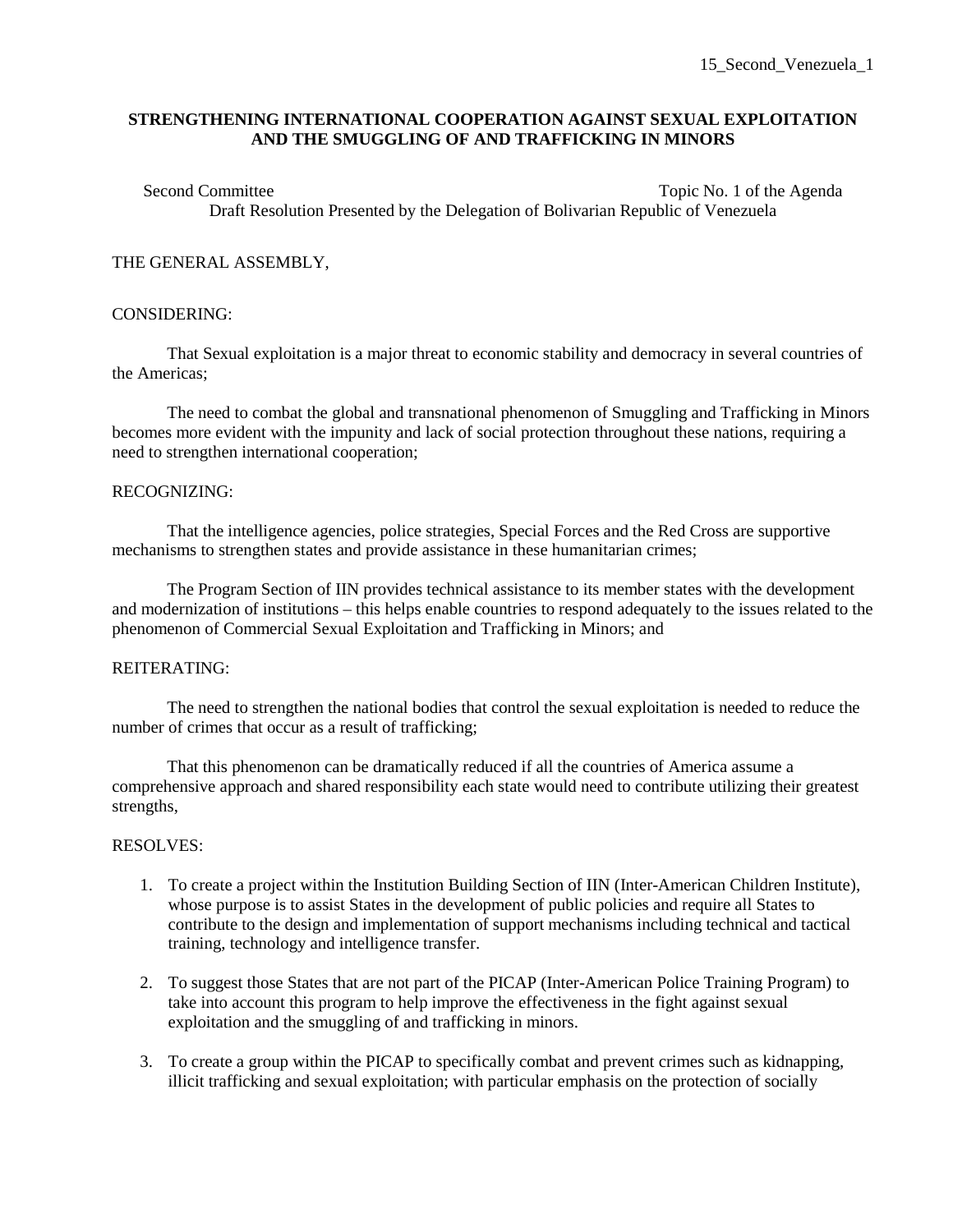vulnerable populations that are more likely to be affected and do not have the access to communication medias and professional help.

4. To congratulate all States in their efforts for their fight against sexual exploitation and the smuggling of and trafficking in minors.

| Approved for form and substance: |                                                                                                                                                                                                                                                                                                                                                                                                                                                       |                         | (Signature of Faculty Advisor) |  |
|----------------------------------|-------------------------------------------------------------------------------------------------------------------------------------------------------------------------------------------------------------------------------------------------------------------------------------------------------------------------------------------------------------------------------------------------------------------------------------------------------|-------------------------|--------------------------------|--|
| Cosignatories:                   |                                                                                                                                                                                                                                                                                                                                                                                                                                                       |                         |                                |  |
|                                  | $\begin{tabular}{ccccc} \multicolumn{2}{c }{\textbf{1} & \multicolumn{2}{c }{\textbf{2} & \multicolumn{2}{c }{\textbf{3} & \multicolumn{2}{c }{\textbf{4} & \multicolumn{2}{c }{\textbf{5} & \multicolumn{2}{c }{\textbf{6} & \multicolumn{2}{c }{\textbf{6} & \multicolumn{2}{c }{\textbf{6} & \multicolumn{2}{c }{\textbf{6} & \multicolumn{2}{c }{\textbf{6} & \multicolumn{2}{c }{\textbf{6} & \multicolumn{2}{c }{\textbf{6} & \multicolumn{2}{$ | (Signature of Delegate) | (Country Represented)          |  |
|                                  |                                                                                                                                                                                                                                                                                                                                                                                                                                                       | 2.                      |                                |  |
|                                  |                                                                                                                                                                                                                                                                                                                                                                                                                                                       | 3.                      |                                |  |
|                                  | 4.                                                                                                                                                                                                                                                                                                                                                                                                                                                    |                         |                                |  |
|                                  | $\leq$                                                                                                                                                                                                                                                                                                                                                                                                                                                |                         |                                |  |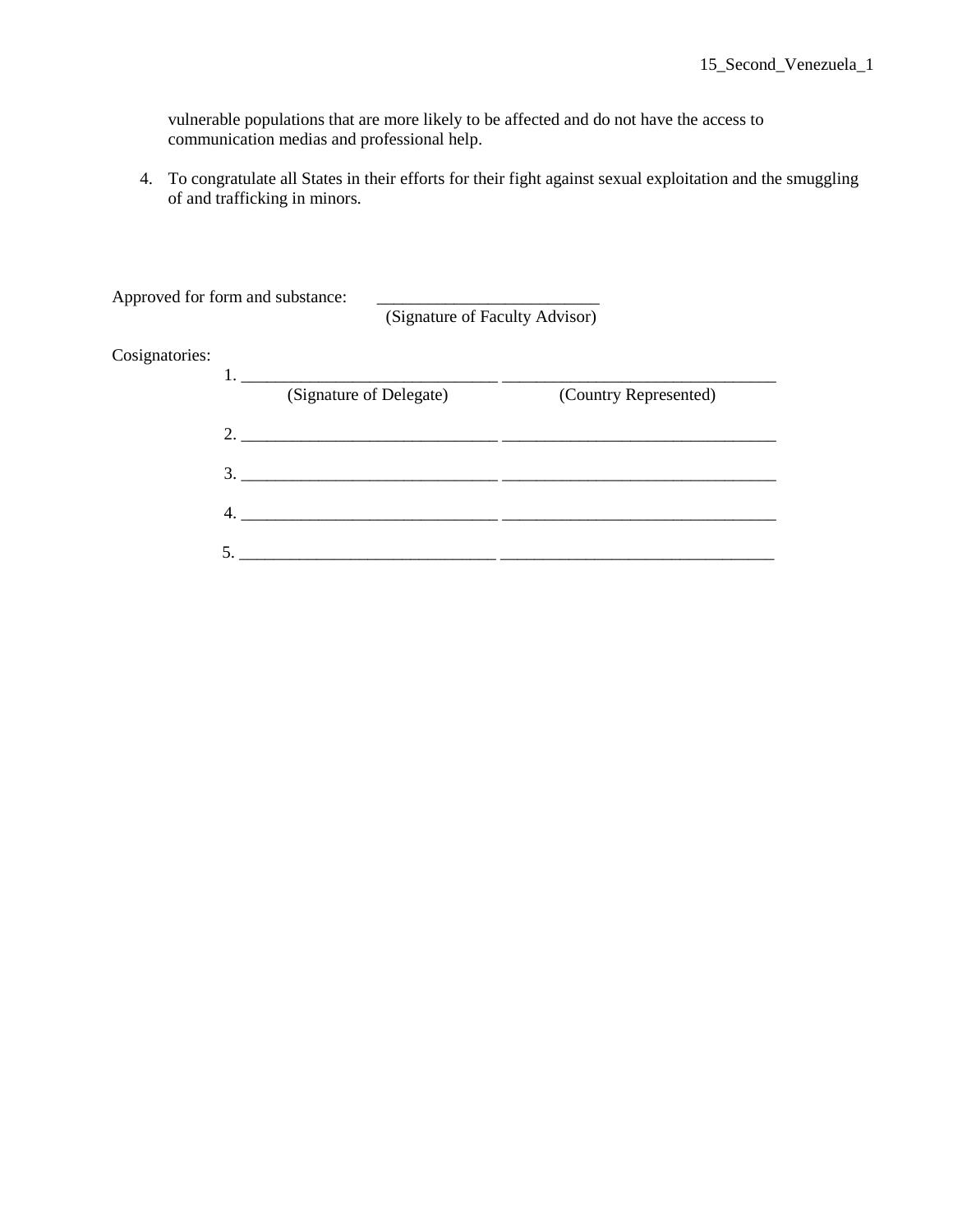## **CREATING A PROGRAM CALLED GOW THAT GENERATES INCOME FOR WOMAN IN DISCONNECTED RURAL COMMUNITIES**

## Second Committee Topic No. 2 of the Agenda Draft Resolution Presented by the Delegation of United States of America

#### THE GENERAL ASSEMBLY,

#### CONSIDERING:

The functions on the Inter-American Commission of Women (CIM), Support the efforts of Member States to promote full and equal access, participation, representation, leadership and influence of women in the civil, political, economic, social, and cultural spheres;

The support Member States, upon their request, in their compliance with their respective international and Inter-American commitments on women's human rights and gender equity and equality, including the implementation of international and inter-American instruments, the provisions adopted by specialized international or Inter-American Conferences, the General Assembly of the Organization of American States ("the General Assembly"), the Summits of the Americas and the Assembly of Delegates of the CIM (the "Assembly");

#### REAFIRMING:

Article 8, Chapter II of the Inter-American Democratic Charter, which states "Any person or group of persons who consider that their human rights have been violated may present claims or petitions to the inter-American system for the promotion and protection of human rights in accordance with its established procedures. Member states reaffirm their intention to strengthen the inter-American system for the protection of human rights for the consolidation of democracy in the Hemisphere";

#### CONSIDERING:

The dedication towards the protection of "all human beings, without distinction as to race, sex, nationality, creed, or social condition", and the rights of all human beings to "material well-being and to their spiritual development, under circumstances of liberty, dignity, equality of opportunity, and economic security" as stated in Article 45 of the Charter of the Organization of American States (OAS); and

#### REAFIRMING:

Article 12, Chapter III of the Social Charter of the Americas, which asserts that "Member states have the responsibility to promote and achieve social development with equality and social inclusion for all";

Article 14, Chapter III of the Social Charter of the Americas, which states that "States have a responsibility to develop and implement comprehensive social protection policies and programs, based on the principles of universality, solidarity, equality, non-discrimination, and equity that give priority to persons living in conditions of poverty and vulnerability, taking into account their national circumstances",

#### RESOLVES

1. To congratulate all Members States' effort in the protection of women's human rights.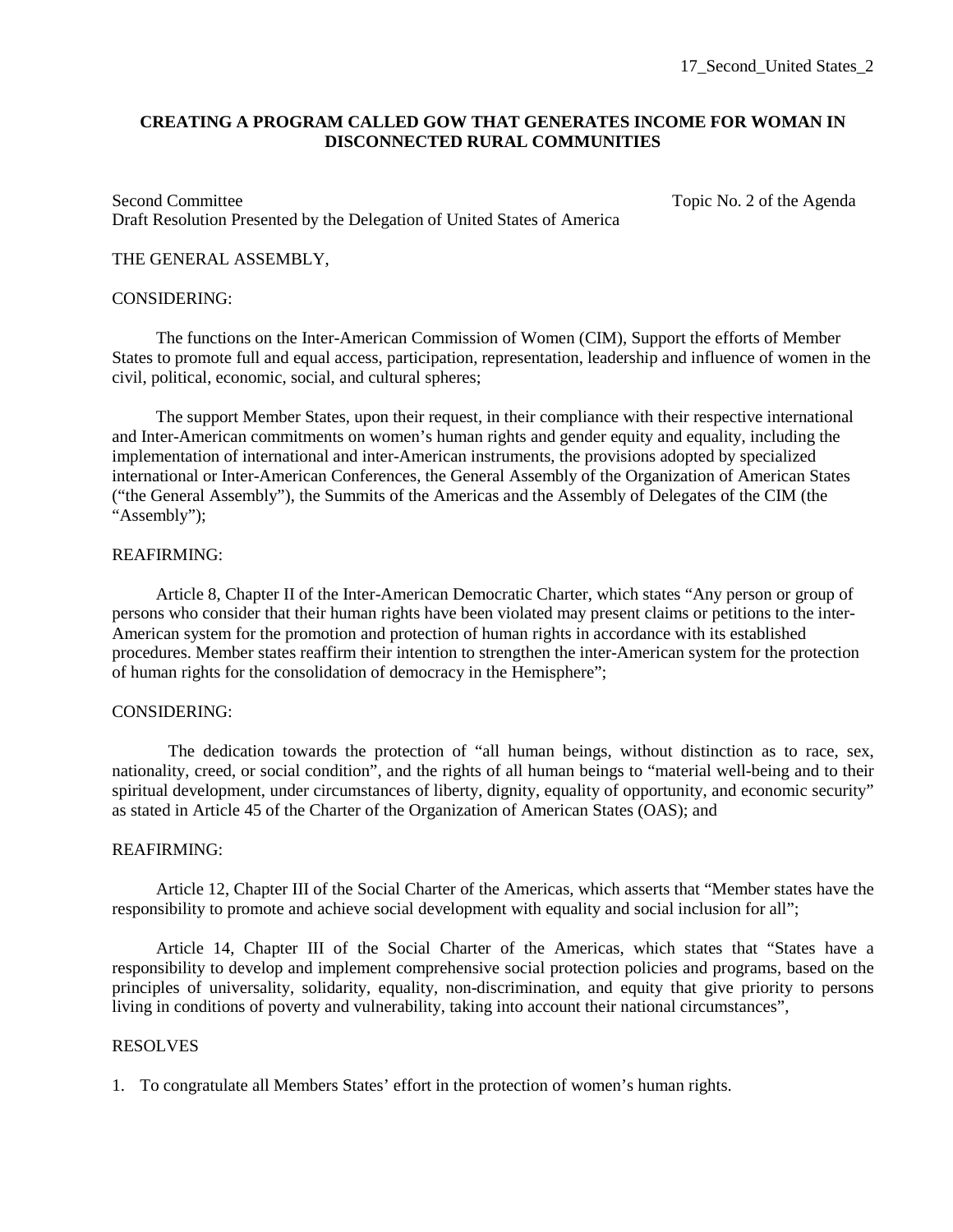- 2. To motivate Members States to continue respecting and strengthening the protection of woman's human rights and equality.
- 3. To suggest Member States articulate a hemispheric program called GOW (Go Woman) that seeks to promote the equality and rights of women, and according with the principles of transparency, legality and respect for domestic laws of each Member State of the OAS.
- 4. To promote the creation of workshops for woman economic vulnerability and unemployed in rural areas by working on hand made products.
- 5. The administration and logistics will be carried out under the supervision of the Inter American Commission for Women (CIM).
- 6. To suggest that funding for this program be through donations from Inter-American Program on the Promotion of Women's Human Rights and Gender Equity and Equality of the OAS (CIB), Inter-American Commission of Women, as well as contributions made by private enterprises, private and public donors and the governments themselves.

| Approved for form and substance: |                                |
|----------------------------------|--------------------------------|
|                                  | (Signature of Faculty Advisor) |

|    | Cosignatories: 1.       |                       |  |
|----|-------------------------|-----------------------|--|
|    | (Signature of Delegate) | (Country Represented) |  |
|    | 2.                      |                       |  |
| 3. |                         |                       |  |
|    |                         |                       |  |
|    |                         |                       |  |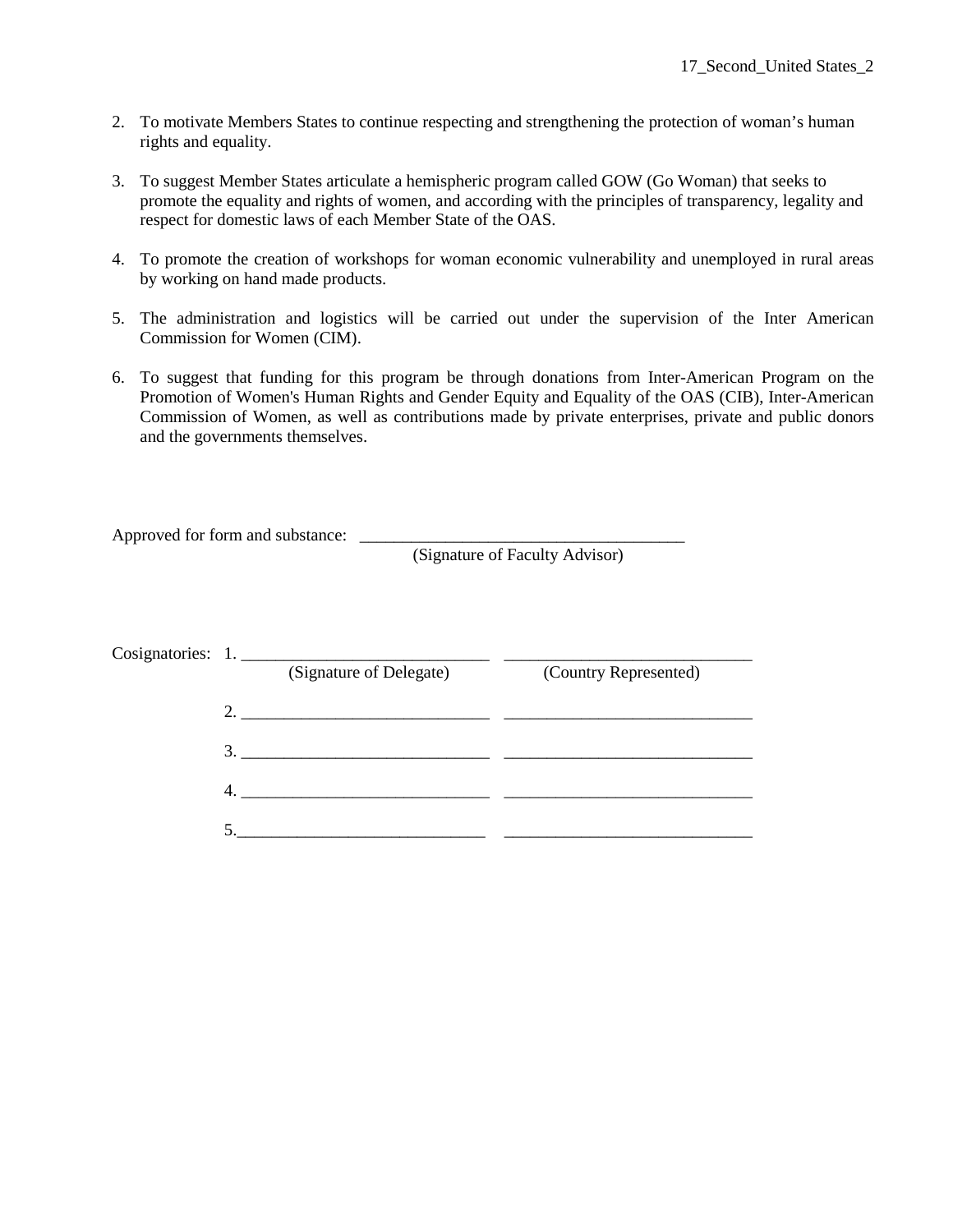## **EQUAL AND UNIVERSAL ACCESS TO SEXUAL HEALTH EDUCATION CENTERS**

Second Committee Topic No. 2 of the Agenda Resolution Presented by the Delegation of Uruguay

### THE GENERAL ASSEMBLY,

#### HAVING SEEN:

Article 47 of the Charter of the Organization of American States (OAS) which proclaims that "The Member States will give primary importance within their development plans to the encouragement of education, science, technology, and culture, oriented toward the overall improvement of the individual, and as a foundation for democracy, social justice, and progress";

Article 48 of the OAS Charter, which affirms that "Member States will cooperate with one another to meet their educational needs, to promote scientific research, and to encourage technological progress for their integral development";

## CONSIDERING:

 That existing sexual health education centers in Member States such as the Colectivo Feminista Sexualidade e Saúde in São Paulo, Brazil have led to an increase in knowledge regarding sexual health services;

That the access to sexual health education strengthens the sense of identity and self- efficacy for both men and women to exercise their sexual rights;

## TAKING INTO ACCOUNT:

The 1994 United Nations Population Fund, 20 year Programme of Action in which 179 countries declared "The right of men and women to be informed and to have access to safe, effective, affordable and acceptable methods of family planning;"

Section 4.3, Sub-section C of the 1994 United Nations Population Fund, Programme of Action which pledges "To ensure that all women, as well as men, are provided with the education necessary for them to meet their basic human needs and to exercise their human rights";

## ACKNOWLEDGING:

 Principle 4 of the 1994 United Nations Population Fund, Programme of Action which declares that "Advancing gender equality and equity and the empowerment of women, and the elimination of all kinds of violence against women, and ensuring women's ability to control their own fertility, are cornerstones of population and development related programmes"; and

That the 2010 Comprehensive Sexuality Education report of the United Nations Population Fund expressed that improved sexual health accompanies "Changes in norms and attitudes toward increased support for human rights, diversity, and gender equality",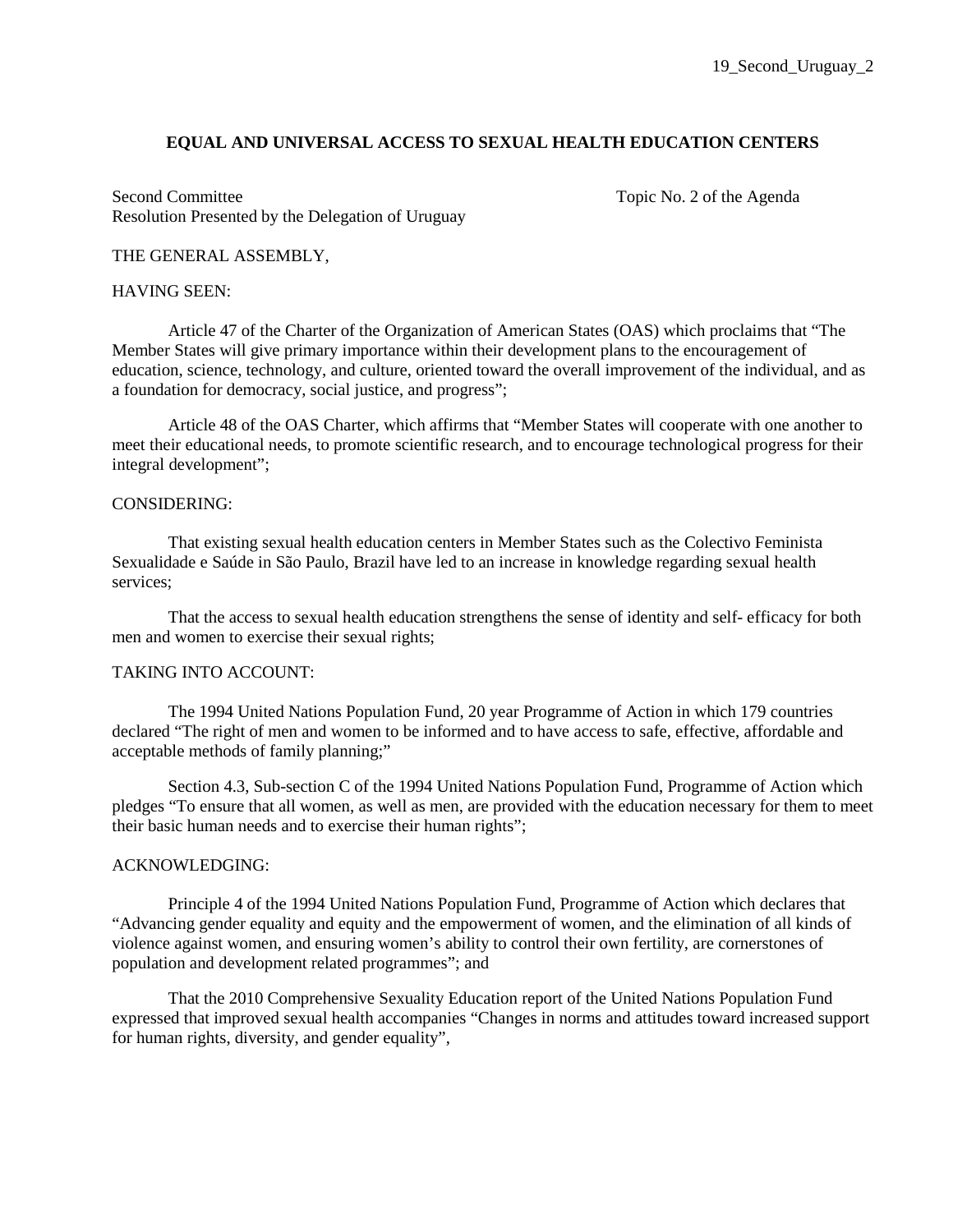## RESOLVES:

- 1. To strongly urge Member States to increase access to sexual health education in order to establish gender equity.
- 2. To work in coordination with the World Health Organization (WHO) to request funding for the improvement and creation of sexual health education centers in each Member State.
- 3. To adopt the United Nations Population Fund (UNFPA) 20 year Programme of Action by:
	- a. Signing a 20 year Programme of Action in 2015.
	- b. Requiring sexual health education centers in Member States to adopt the Comprehensive Sexuality Education (CSE) program.
	- c. Adopting yearly evaluations of the CSE community and school based sexual health education programs overseen by the OAS Inter Commission of Women (CIM).
	- d. Promoting gender equity through existing laws concerning sexual health.
- 4. To request that the OAS CIM oversee the progress of sexual health education programs in Member States by:
	- a. Collecting yearly data on the effect of increased access to men and women through surveys and census.
	- b. Reporting the collected results to the OAS and WHO conferences on Human Development.
	- c. Recognizing Member States who have evaluated their sexual health education policies in order to reflect revised methods of sexual health and gender equality.

Approved for form and substance: \_\_\_\_\_\_\_\_\_\_\_\_\_\_\_\_\_\_\_\_\_\_\_\_\_\_\_\_\_\_\_\_\_\_\_\_\_\_\_\_

(Signature of Faculty Advisor)

|    | $Co-signatories: 1.$    |                          |
|----|-------------------------|--------------------------|
|    | (Signature of Delegate) | (Country Representative) |
|    |                         |                          |
|    | 3.                      |                          |
| 4. |                         |                          |
|    |                         |                          |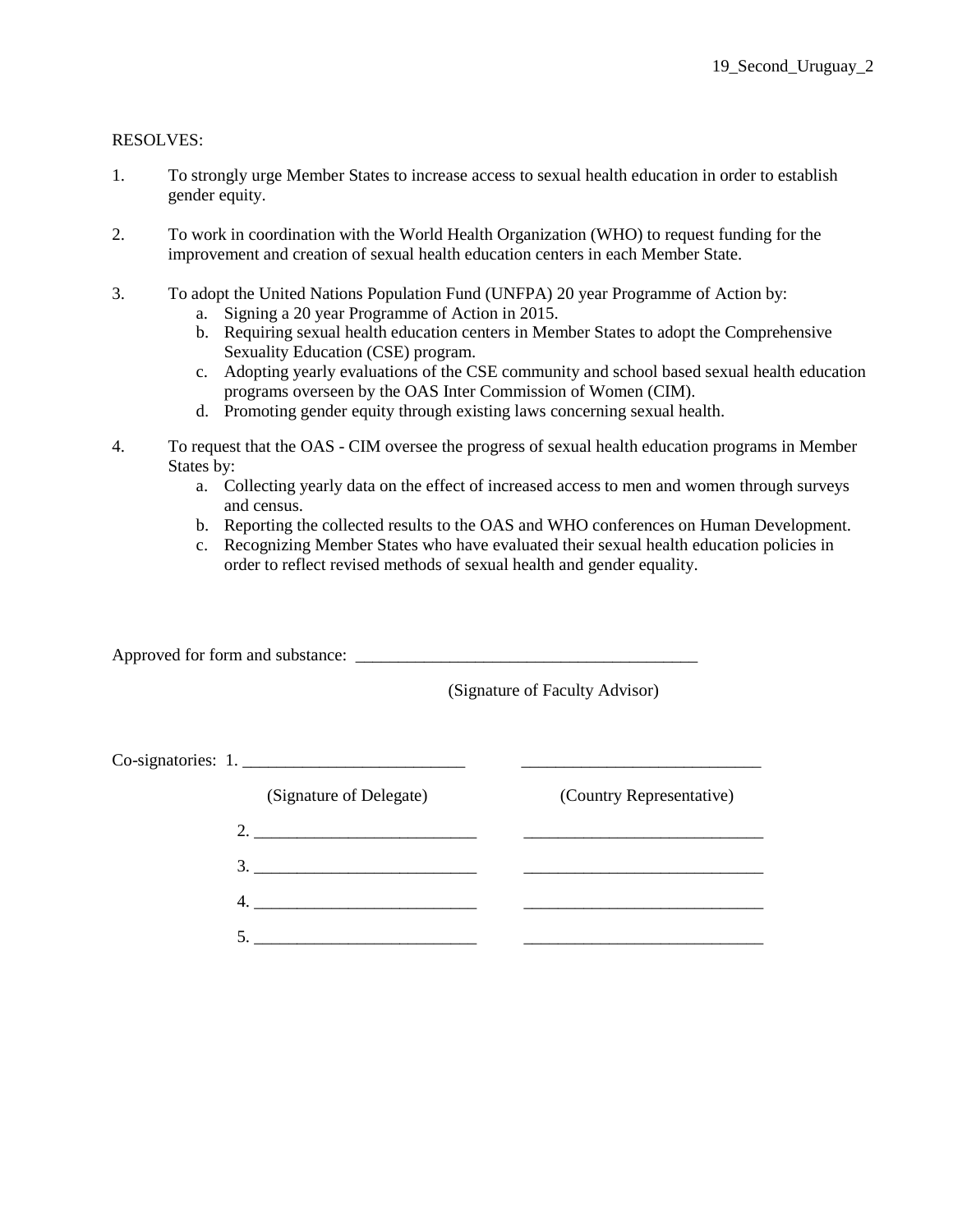## **CREATION OF A CONSUMER SAFETY COMMISSION**

Second Committee Topic No. 3 of the Agenda Draft Resolution Presented by the Delegation of Saint Vincent and the Grenadines.

# THE GENERAL ASSEMBLY,

## HAVING SEEN:

Article 3 (k) of the Charter of the Organization of American States (OAS), which states "economic cooperation is essential to the common welfare and prosperity of the peoples of the continent";

Article 30 of the OAS Charter, which assures that "Member States […] pledge themselves to a united effort to ensure international social justice in their relations and integral development for their peoples, as conditions essential to peace and security";

Article 31 of the OAS Charter, which affirms that "Inter-American cooperation for integral development […] should […] support the achievement of national objectives of the Member States, and respect the priorities established by each country in its development plans, without political ties or conditions";

Article 34 (j) of the OAS Charter, which highlights the basic goal of Food Security as the "Proper nutrition, especially through the acceleration of national efforts to increase the production and availability of food";

## CONSIDERING:

The Rome "World Summit on Food Security", held in November 2009, in which world leaders unanimously adopted a Declaration renewing their commitment to eradicate hunger from the face of the Earth sustainably and at the earliest date, promoting investments in agricultural production, in order to reduce the number of one billion people presently suffering from hunger in the world;

## RECALLING:

AG/DEC. 69 (XLII-O/12) "Declaration of Cochabamba about Food Security with Sovereignty in the Americas", which highlights the decision made by the Status in promoting the development of agriculture, including technological innovation and sustainable agriculture, and the promotion of the access to safe water; RECOGNIZING:

That the right to have access to healthy and safe food is a fundamental right of man, and that access that individuals and families have is known as Food Security and Sovereighty, and as such, it is part of the public security this organization is aimed to protect;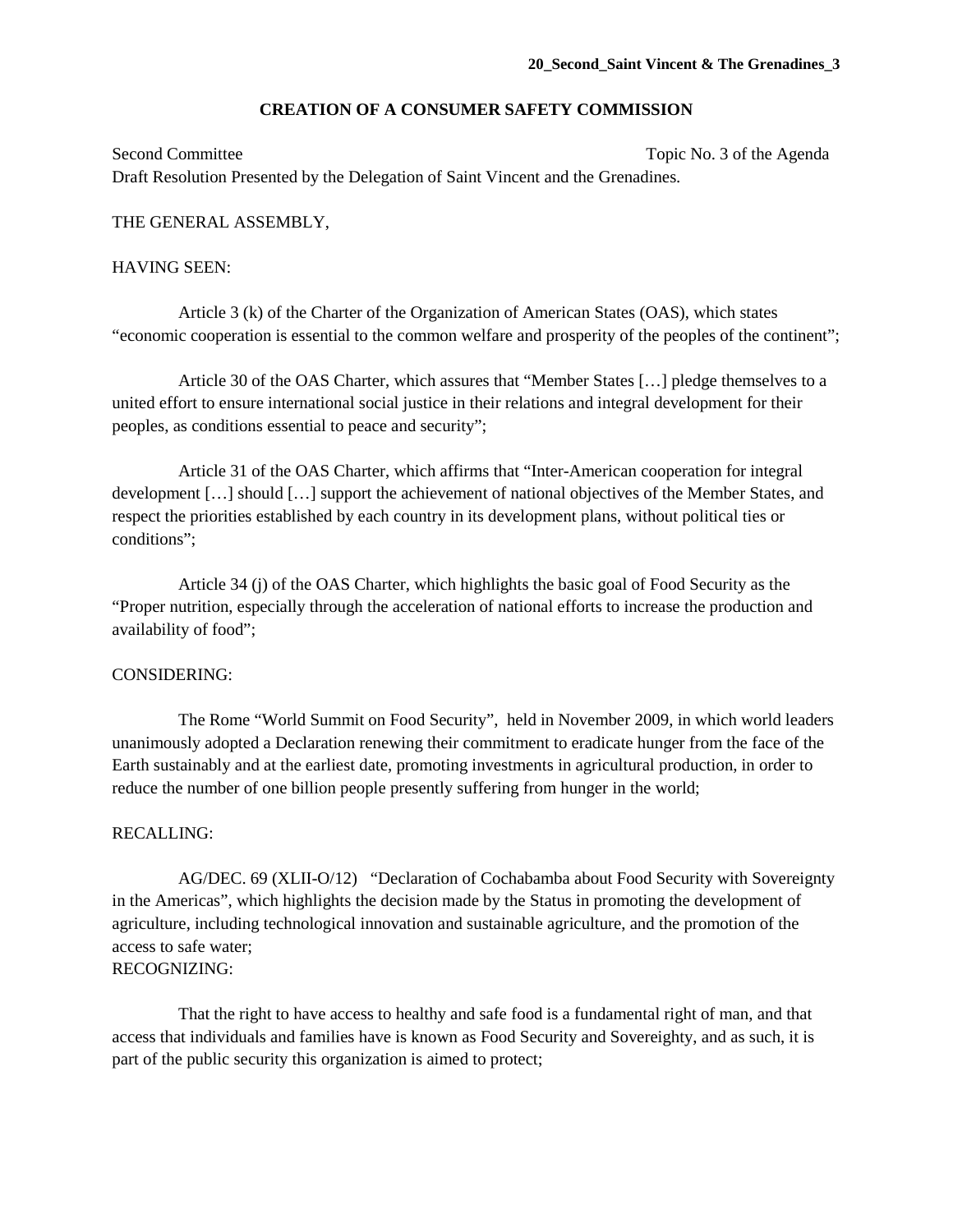That Food Sovereignty is an essential part of the exercise of the power of sovereignty of all countries of the world and involves the provision of food in enough quantities, which is safe, healthy, nourishing, and can be obtained in a sustainable manner, as a priority for the States;

That Food Sovereignty establishes the main objective of providing food to populations before using those resources for agricultural production or exports, international trade playing an important role in this matter; and

# TAKING INTO ACCOUNT:

That a considerable amount of the products consumed by populations of the continent – not only food but all other products consumed by human beings and which have contact with them – comes from imports, and that a local system to prevent any perils and provide information about harmful products is not enough to protect the rights of all consumers around the region;

That the Department of Public Security (DPS) is part of the OAS Multidimensional Security Secretariat, and was created to design and implement strategies oriented to support the efforts of Member States to face the threats – traditional and new – to public security, within the framework of Human Rights,

- 1. To commend Member States, the International Fund for Agricultural Development (IFAD), the Pan-American Health Organization (PAHO), non-governmental organizations (NGOs), international non-governmental organizations (INGOs) and civil society organizations (CSOs) – for their efforts on the field of consumer protection and food safety.
- 2. To highlight the importance of a proper consumer domestic legislation in order to avoid potential hazards associated with consumer products.
- 3. To create a "Consumer Safety Commission" under the Supervision of the Department of Public Security (DSP), within the framework of the Multidimensional Security Secretariat.
- 4. To appoint the Consumer Safety Commission by specialists in this field from each Member State.
- 5. To instruct the Commission to perform, but not be limited to, the following functions:
	- a. Develop a network, which Member States may join, aimed at protecting consumer rights all along the Hemisphere.
	- b. Request the collaboration as consultants of the International Fund for Agricultural Development, the Pan-American Health Organization, the UN Organization of Food and Agriculture of the (FAO), and local and international organisms advocated to the defense of consumers and products safety.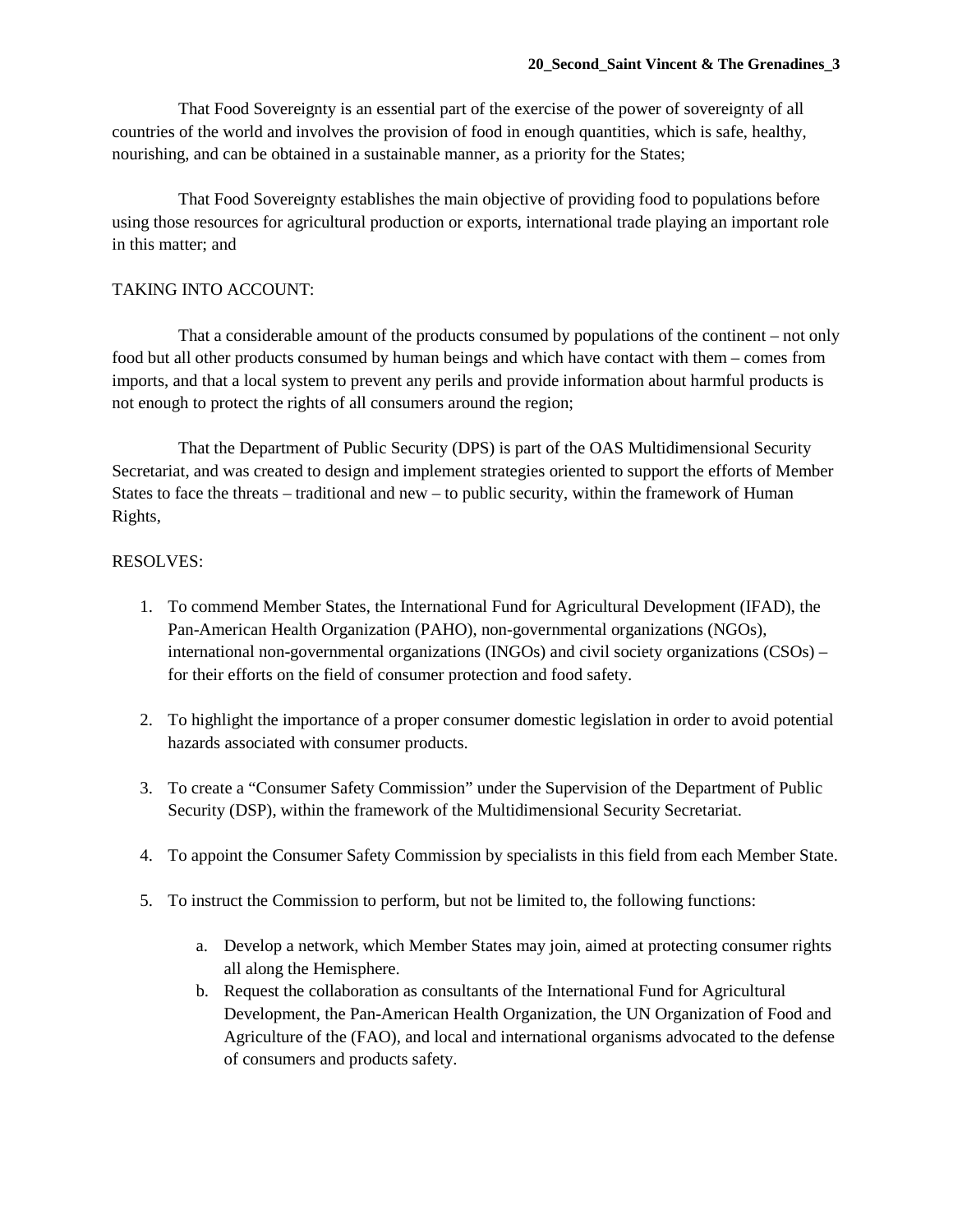- c. Create and run a webpage which shall provide useful information, if required, about Customers Rights and where to find help in case of violation of those rights to who may need it.
- d. Collect information from the local organizations that provide it and wish to share that information with the regional network, regarding the safety of products and specific information about defective productions.
- 6. To encourage the selection of teams of specialists in each Member State, under the direction of each local organization in charge, in order to respond to consumers' needs to detect defective productions that could harm the health or safety of populations, and disseminate that information through local systems and the Regional Webpage.
- 7. To suggest that the Consumer Safety Commission should begin working immediately after the approval of the present Proposed Draft Resolution.
- 8. To commit the Secretariat of Multidimensional Security to fund the present project with the funds allocated to de Department of Public Security budget, and recommend Member States to seek financial support, from the Inter-American Development Bank (IDB), the Development Bank of Latin America (CAF), the FAO, and voluntary donations.

Approved for form and substance:

(Signature of Faculty Advisor)

Co-signatories: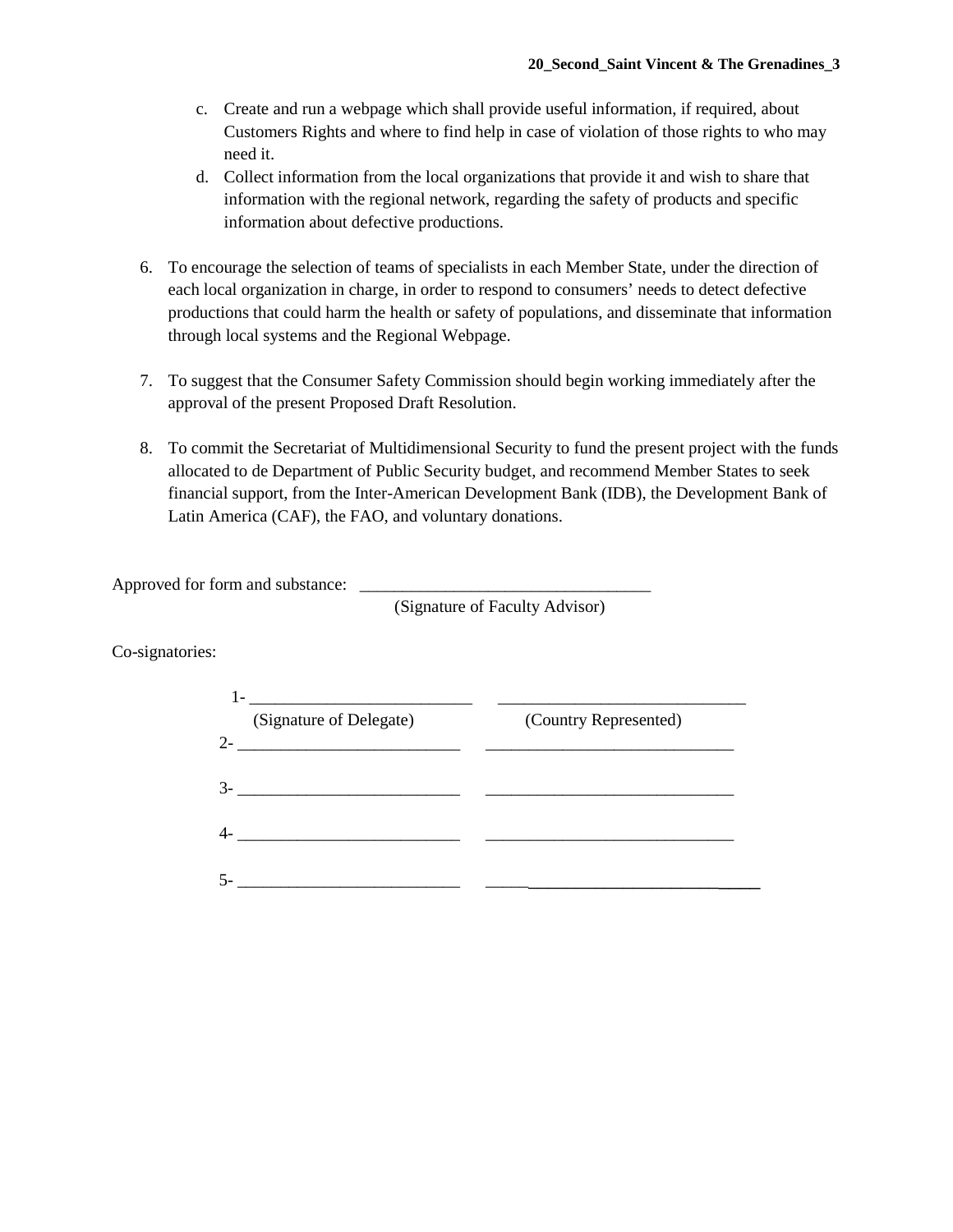## **PROMOTION OF GENDER EQUALITY IN TERMS OF LABOR FORCE PARTICIPATION THROUGH THE PROVISION OF CHILD CARE SERVICES**

Second Committee Topic No. 2 of the Agenda Draft Resolution Presented by the Delegation of El Salvador

## THE GENERAL ASSEMBLY,

#### RECOGNIZING:

That the promotion of women's human rights including those of gender equity and equality, and the goals of the Inter-American Commission of Women (CIM), hold longstanding importance in terms of the goals of the Organization of American States (OAS);

## CONCERNED THAT:

Despite efforts to create economic gender equality, women continue to face unequal access to the labor market which has prevented equality in labor force participation;

Certain factors identified as preventing women's entrance into the labor force include the timeconsuming domestic responsibilities left often to the mother of a household, and the lack of childcare services available so that women's time may be freed to hold a position of employment; and

#### HAVING SEEN:

The success of Mexico's Federal Daycare Programme for Working Mothers, a program initiated to provide subsidies for child care services in order to allow mothers with young children the opportunity to work, study, or look for a job;

The World Bank's recognition of insufficient provision child care as an obstacle for women with children under the age of five to be employed;

AG/RES. 2770 (XLIII-O/13), which encourages all Member States and the OAS Secretariat to continue their support of CIM, and to harmonize their laws regarding women's rights according to international treaties and conventions;

AG/RES. 2709 (XLII-O/12), which urges the Member States to fulfill their commitments at the inter-American and international levels in the area of women's rights, and urges the OAS General Secretariat to continue and increase his support of the CIM;

AG/RES. 2710 (XLII-O/12), which urges the OAS General Secretariat to supply CIM with sufficient funding and resources to strengthen the organization, and also to raise funds from external donors,

- 1. To thank the Inter-American Commission of Women (CIM) for its dedication to its mission to achieve gender equity and equality and the support of women's rights.
- 2. To recommend that OAS member states continue to support CIM in its efforts including that to reduce the obstacles that limit women from exercising their economic citizenship.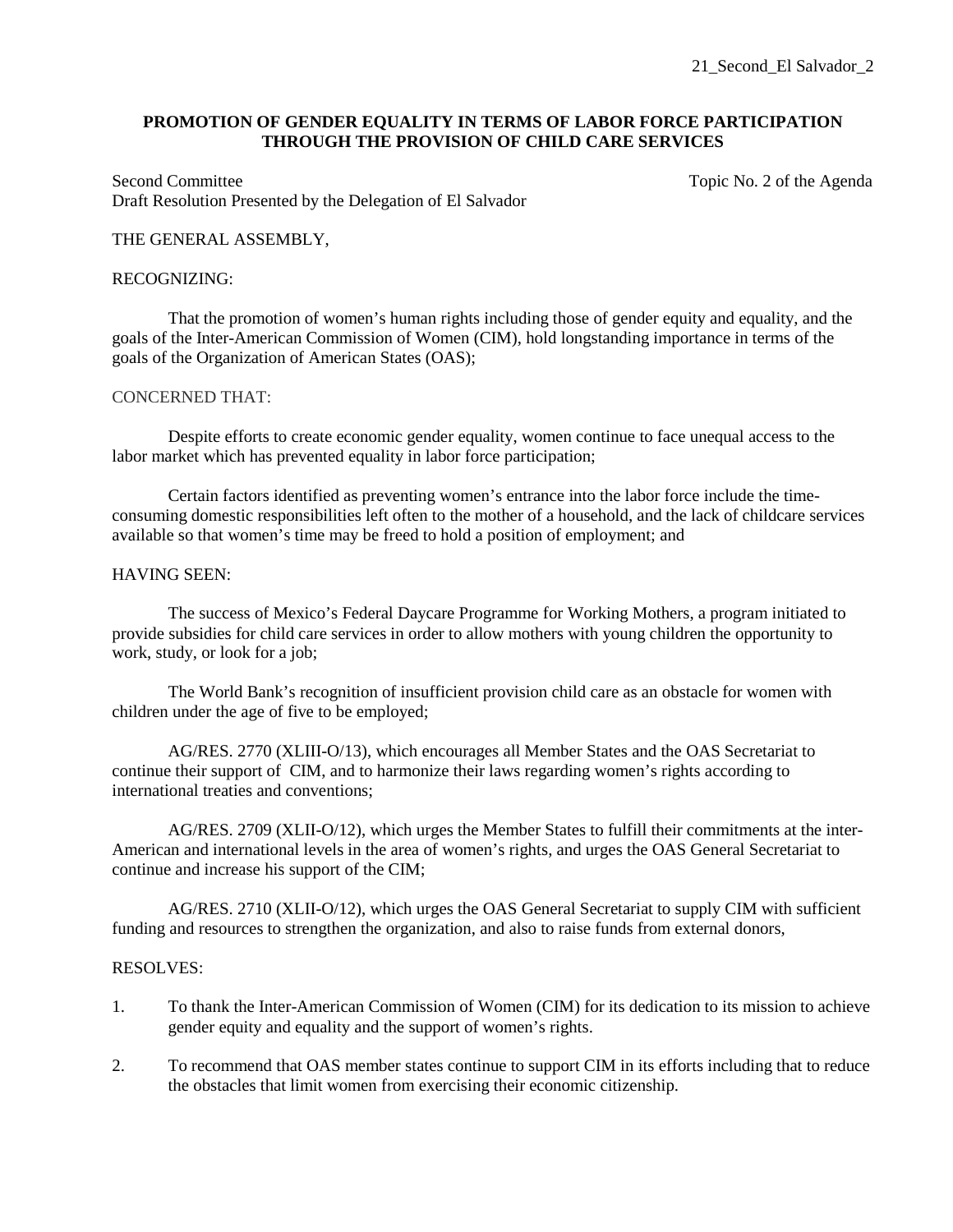- 3. To propose the initiation or continuation of policies for the provision of child care to young children, especially for impoverished communities, which would allow mothers to increase their participation in the workforce through:
	- a. The use if necessary the model of a community-centered child care program to allow the majority of mothers in an area to pursue work if they so wish.
	- b. Making available to work facilities and governmental programs the appropriate training in order to provide adequate care for young children, and to best inform its workers of the childcare opportunities available to them.
	- c. Supporting the World Bank in reliably recording and reporting developments concerning both the creation of Early Childhood Development (ECD) programs and the female labor force participation rate.
	- d. Allocating financial and human resources to provide for the goals of the ECD programs should a private program not exist.
- 4. To instruct CIM to publish quarterly reports on the status and progress of women's rights with an emphasis on changes of the female labor force participation rate.
- 5. That the execution of the activities provided in this resolution will be subject to the availability of financial resources in the program-budget of the Organization and of the respective member states.

Approved for form and substance:

(Signature of Faculty Advisor)

|    | (Signature of Delegate) | (Country Represented)         |  |
|----|-------------------------|-------------------------------|--|
|    |                         |                               |  |
|    |                         |                               |  |
| 4. |                         |                               |  |
|    |                         |                               |  |
|    |                         | Cosignatories: 1.<br>2.<br>3. |  |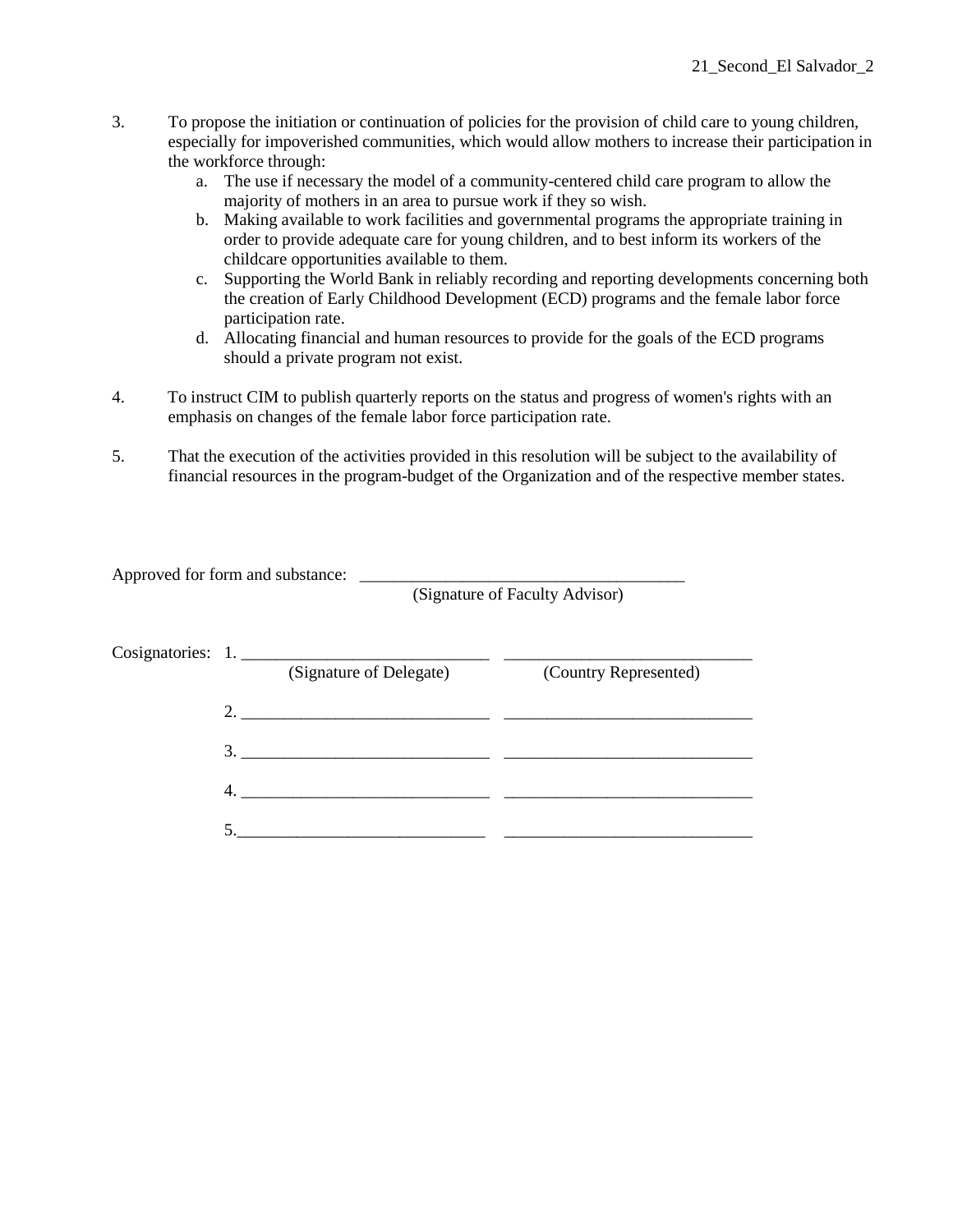# **MECHANISMS TO STRENGTHEN WOMEN RIGHTS AND PROMOTING GENDER EQUALITY**

Second Committee Topic No.2 of the Agenda Resolution presented by The Delegation of the Republic of Costa Rica

# THE GENERAL ASSEMBLY,

## RECOGNIZING:

The importance of the Social Charter of the Americas which in its preamble states that "social justice and equity are essential for democracy";

## HAVING SEEN:

The stated in the Social Charter of the Americas,  $10<sup>th</sup>$  paragraph of the preamble, which states that it is urgent to reaffirm "the universality, indivisibility, and interdependence of all human rights and their essential role in the promotion of social development and the realization of human potential; and recognizing the legitimacy and importance of international human rights law for their promotion and protection";

# CONSIDERING:

The declarations of the National Institute of Women (INAMU) towards human's rights which state that "the personal and social recognition of human's rights and women's rights is imperative, and that neither public nor private action can violate them". As well as the importance of recognizing that "the human rights have a legal framework that provides protection to the people before discrimination and violence";

## REAFFIRMING:

The stated in the Final Resolution of the United Nations Assembly that was held on December 19<sup>th</sup>, 2011, about women's participation in politics, which mentions that active participation of women in the same terms as men, imperative for the fulfilling of further equality, sustainable development, peace and democracy, in all levels of decision-making;

## BEARING IN MIND:

The stated in the Social Charter of the Americas, Preamble,  $13<sup>th</sup>$  paragraph, which refers to "the commitment of the Member Stated in the promotion and protection of human rights and the fundamental freedoms without distinction as to race, nationality, creed, or sex;

# TAKING INTO ACCOUNT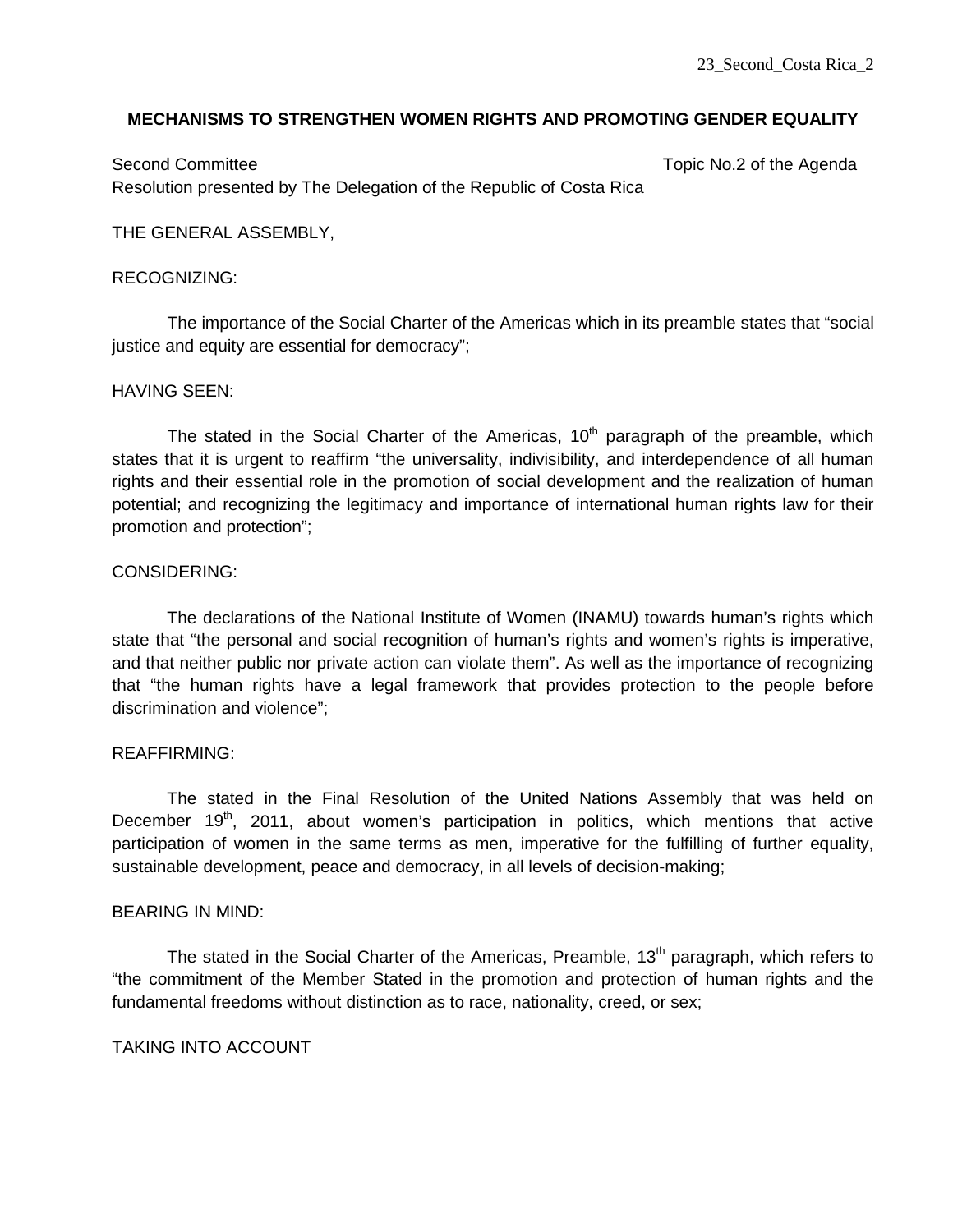The importance that the Organization of American States (OAS) has given to women's rights and gender equality, and the strengthening of the Inter-American Commission of Women (CIM) to support their complete fulfillment; and

# RECALLING

The Secretary General Report on the implementation of the "Inter-American Programme for Promotion of the Women's Rights and Gender Equity and Equality" according to the Resolution AG/RES. 2709 (XLII-O/12), on the forty third ordinary period of the General Assembly (CP/doc.4829/13),

- 1. To strengthen and support the Inter-American Commission of Women (CIM) in order to provide full assistance for their activities through active participation of all Member States in the development of any program that the Commission wishes to hold.
- 2. To invite all Member States in the integration and participation of women in decision-making processes, in order to attain further involving in the political scenarios of each state, which will strengthen democracy and equality of powers in the Americas, which shall be implemented through the following tasks:
	- a) Implementation of the CIM Project on leadership in the Americas in order to develop capacities in all types of organizations for the establishment of gender equality, dialogue, negotiation and formulation of public policies
	- b) Creation of workshops in schools and universities for training women in the role of citizenship for democracy
	- c) Helping CIM in the development of Hemispheric Forums on Women's leadership for democracy in the Americas, following the stated in the CIM project on leadership in the Americas.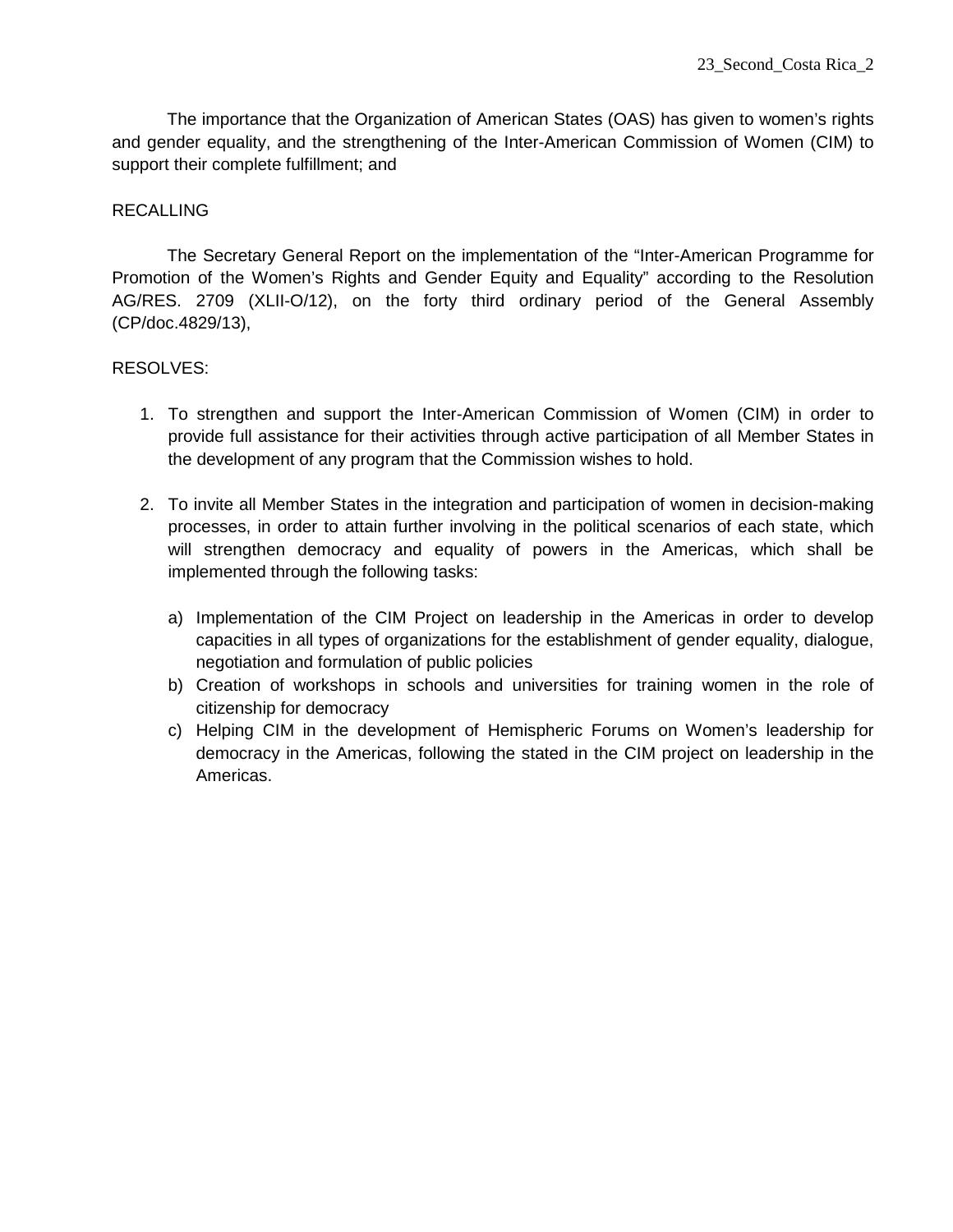3. To promote sanctions to all types of discrimination and all that reflects infringement of the women's rights in order to guarantee order and gender equality in the Americas, which should not be monetary but pedagogical, in order to teach citizens of all Member States the importance of the woman's role in the development of democracy.

| Approved for form and substance |                                               |  |  |
|---------------------------------|-----------------------------------------------|--|--|
|                                 | (Signature of Faculty Advisor)                |  |  |
| Cosignatories:                  |                                               |  |  |
|                                 | (Signature of Delegate) (Country represented) |  |  |
|                                 |                                               |  |  |
|                                 |                                               |  |  |
|                                 | 4.                                            |  |  |
|                                 | 5.                                            |  |  |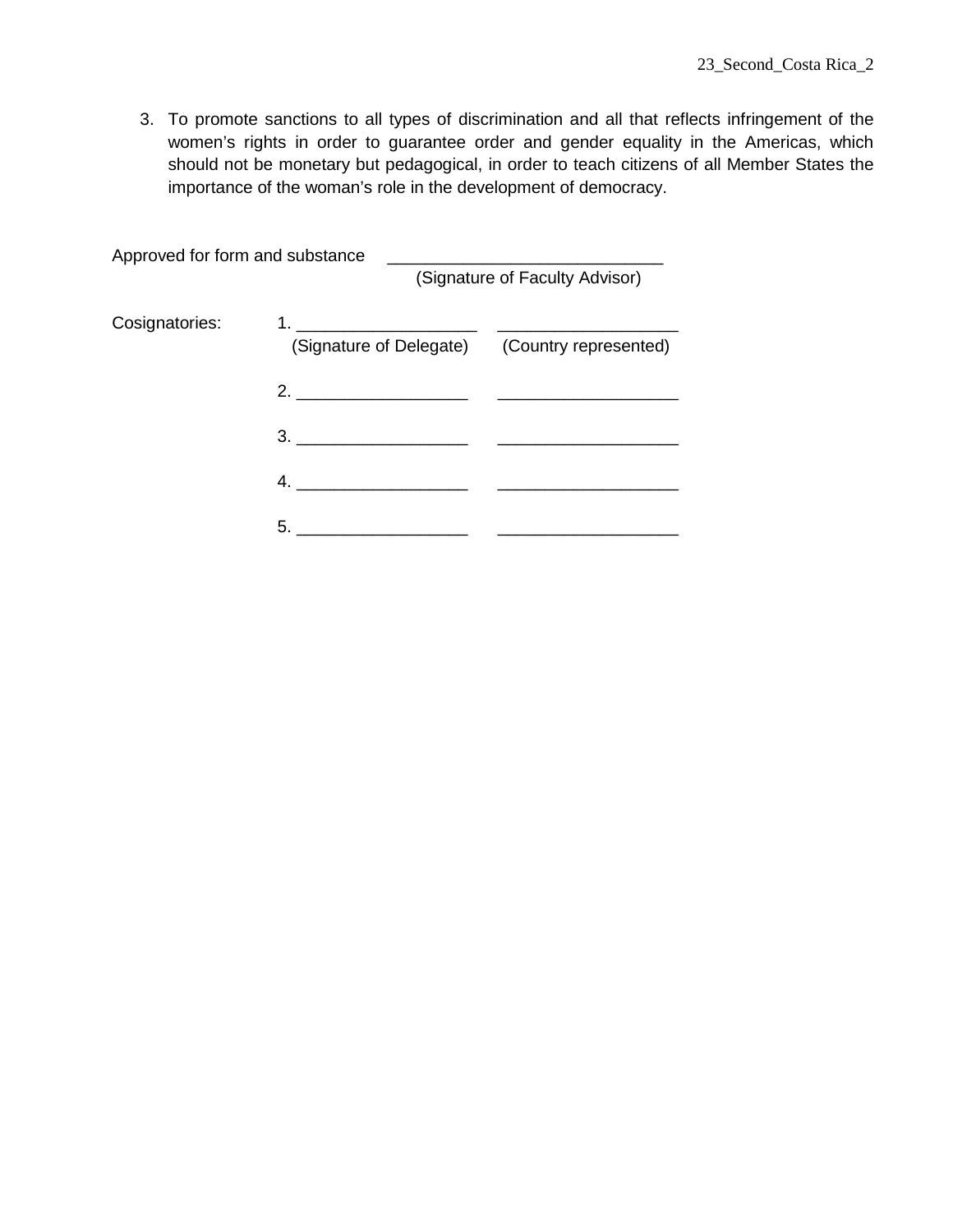## **IMPLEMENTION OF A TRANSNATIONAL EDUCATION PROGRAM TO PREVENT AND ERADICATE COMMERCIAL SEXUAL EXPLOITATION AND SMUGGLING OF AND TRAFFICKING IN MINORS**

Second Committee Topic No. 1 of the Agenda Draft Resolution Presented by the Delegation of Guatemala

#### THE GENERAL ASSEMBLY,

#### CONSIDERING:

Resolutions AG/RES. 2486 (XXXIX-O/09) "Prevention and Eradication of Commercial Sexual Exploitation and Smuggling of and Trafficking in Minors" and AG/RES. 2240 (XXXVI-O/06), "Combating the Commercial Sexual Exploitation and Smuggling of and Trafficking in Children in the Hemisphere" adopted by the OAS to prevent and eradicate the serious issue that is commercial exploitation and smuggling of and trafficking in minors in the Hemisphere;

The Rio de Janeiro Declaration and Call for Action to Prevent and Stop Sexual Exploitation of Children and Adolescents, which arose from the III World Congress against Sexual Exploitation of Children and Adolescents, held in Rio de Janeiro, Brazil, from November 25 to 28, 2008;

 The Inter-American Commission on Human Rights, one of the principal organs of the Organization of American States (OAS) whose function is to promote the observance and protection of human rights and to serve as a consultative organ of the Organization in these matters;

The Convention on the Rights of the Child and its three Optional Protocols, widely ratified by countries in all regions, which provides a sound normative foundation to prevent and address all forms of violence against indigenous girls and boys;

The United Nations Children's Fund (UNICEF), the United Nations Population Fund (UNFPA), the International Labor Organization (ILO) and the Office of the Special Representative of the Secretary-General on Violence against Children (OSRSG/VAC) which objectives and values head towards the prevention of commercial sexual exploitation and smuggling of and trafficking in minors;

The United Nations Declaration on the Rights of Indigenous Peoples includ[ing] Article 22, which ensures that indigenous women and children enjoy the full protection and guarantees against all forms of violence and discrimination;

#### RECOGNIZING:

The Inter-American Cooperation Program for the Prevention and Eradication of Child Commercial Sexual Exploitation and Illegal Trafficking implemented by the Inter-American Children's Institute (IIN); and

## RECALLING:

The importance of all children having access to education, and the importance of programs that promote enrollment and the retention of the student population in the school system and prevent their dropping out, and of programs that support children who would otherwise be marginalized, discriminated against, and without access to school programs, including aboriginal and other minority children, children with disabilities, working children and children affected by conflict and other humanitarian emergencies,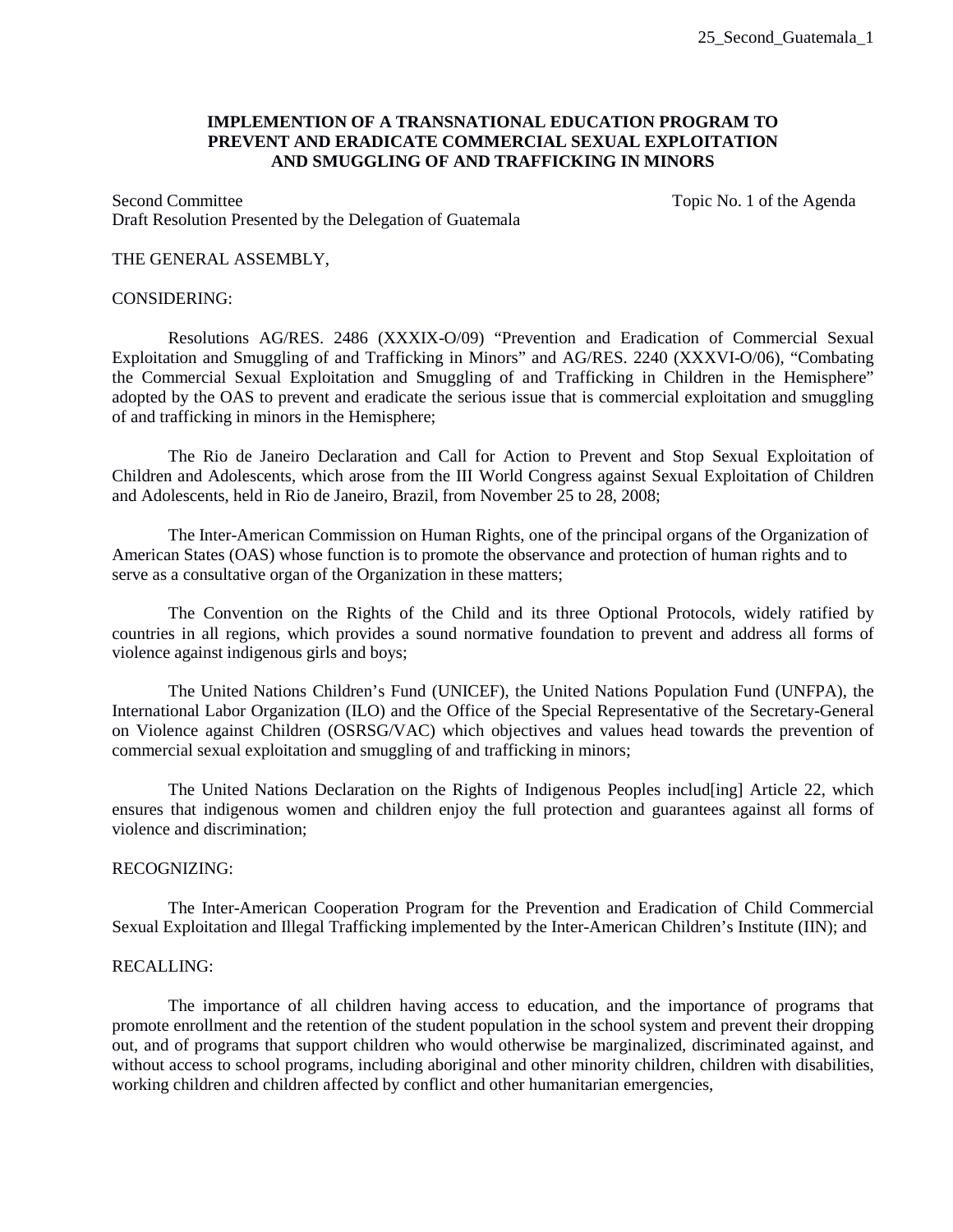## RESOLVES:

- 1. To recognize the progress made by the International Organization for Migration (IOM) by assisting States in the development and delivery of programs, studies and technical expertise on combating migrant smuggling and trafficking in persons, in particular women and children, in a manner consistent with international law.
- 2. To applaud the efforts made by all Member States of the OAS in their individual attempts to improve regional and hemispheric cooperative measures by exchanging ideas regarding the prevention and eradication of commercial sexual exploitation and smuggling of and trafficking in minors.
- 3. To create a transnational education program based on the current Guatemalan pedagogical partnership with the IOM, targeting youth (including aboriginal and other minority children) in order to make them aware of the commercial sexual exploitation, smuggling and trafficking of minors by criminal organizations and networks:
	- a) This educational program shall specifically include pertinent data of the consequences, causes and operation of this phenomenon.
	- b) This information shall be gathered by all Member States according to their resources, yet all participating states shall encourage the OAS to meet with other international organizations that could better assist their regional policing efforts.
- 4. To encourage Member States to apply and promote this education program about sexual exploitation and trafficking in minors by offering workshops in schools and youth communitarian organizations and using the aforementioned materials to create:
	- a) Pedagogical trainings targeting teachers and social workers to allow them to:
		- i. make children more aware of commercial sexual exploitation and smuggling of and trafficking in minors.
		- ii. fight against this phenomenon by reporting suspicious cases related to it to the official authorities.
	- b) Educational kits including society games, role plays, and didactic manuals, pins and brochures to sensitize children about this issue in a playful way.

5. That the execution of the activities provided for this resolution shall be subject to the availability of financial resources in the program-budget of the Organization and other resources.

|                                              | (Signature of Faculty Advisor) |
|----------------------------------------------|--------------------------------|
| Cosignatories: 1.<br>(Signature of Delegate) | (Country Represented)          |
| 2.                                           |                                |
|                                              |                                |
| 4.                                           |                                |
| 5                                            |                                |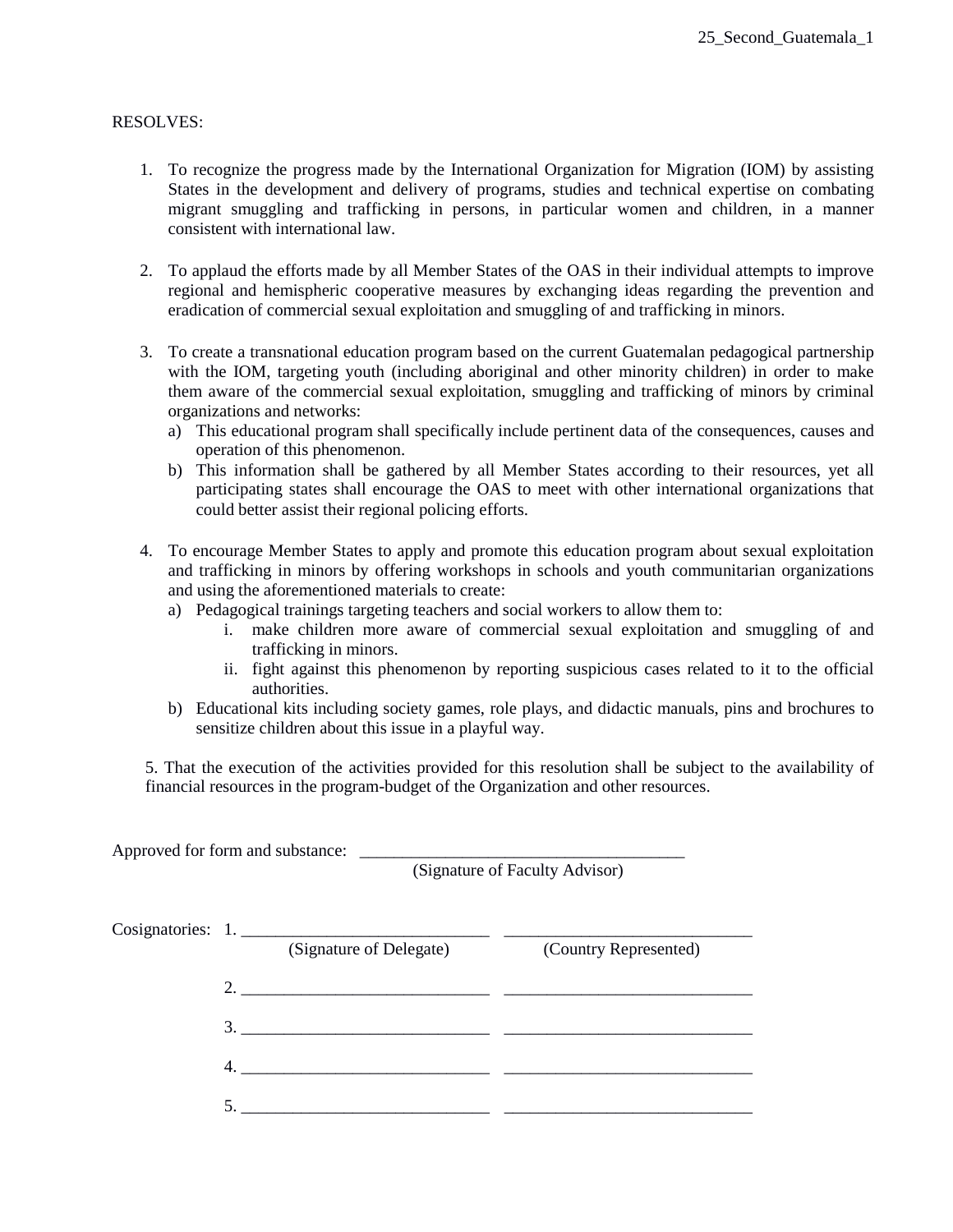# **HEMISPHERIC INITIATIVE FOR INCREASED ACCESS TO SEX EDUCATION**

Second Committee Topic 2 of the Agenda Draft Resolution Presented by the Delegation of St. Kitts and Nevis

# THE GENERAL ASSEMBLY,

# CONSIDERING:

That according to the OAS, young people represent 24.5% of the total population of the Americas and that knowledge of sexual matters is one of several key factors capable of influencing teenage reproductive behavior;

# RECOGNIZING:

 That sexually transmitted infections (STIs) affect one in every 20 adolescents every year according to the Pan American Health Organization (PAHO).

# REALIZING:

That without long term treatment, STIs can increase the risk of developing cancer and HIV infections, and can be responsible for half of all infertility cases according to PAHO;

# TAKING INTO ACCOUNT:

That in the Caribbean, AIDS has already become a major cause of death for many young adults according to PAHO; and

# DUE TO THE FACT:

That the States of the Hemisphere will have to promote and protect the health and development of the young population to build their social capital and healthy populations in their most economically productive years, there is a great need to reevaluate our continent's approach to the curriculum of sex education,

- 1. To urge Member States that have not yet done so, to facilitate the access of adolescents to sex education within state school systems and health clinics through the Reproductive Health Awareness Program (RHAP), which will:
	- a. Make part of the public school curriculum
	- b. Follow UNESCO's International technical guidance on sexuality education for an informed approach for schools, teachers, and health educators.
	- c. Place informational pamphlets, posters, and other documents in health care clinics to promote access to sexual education for adolescents not attending school.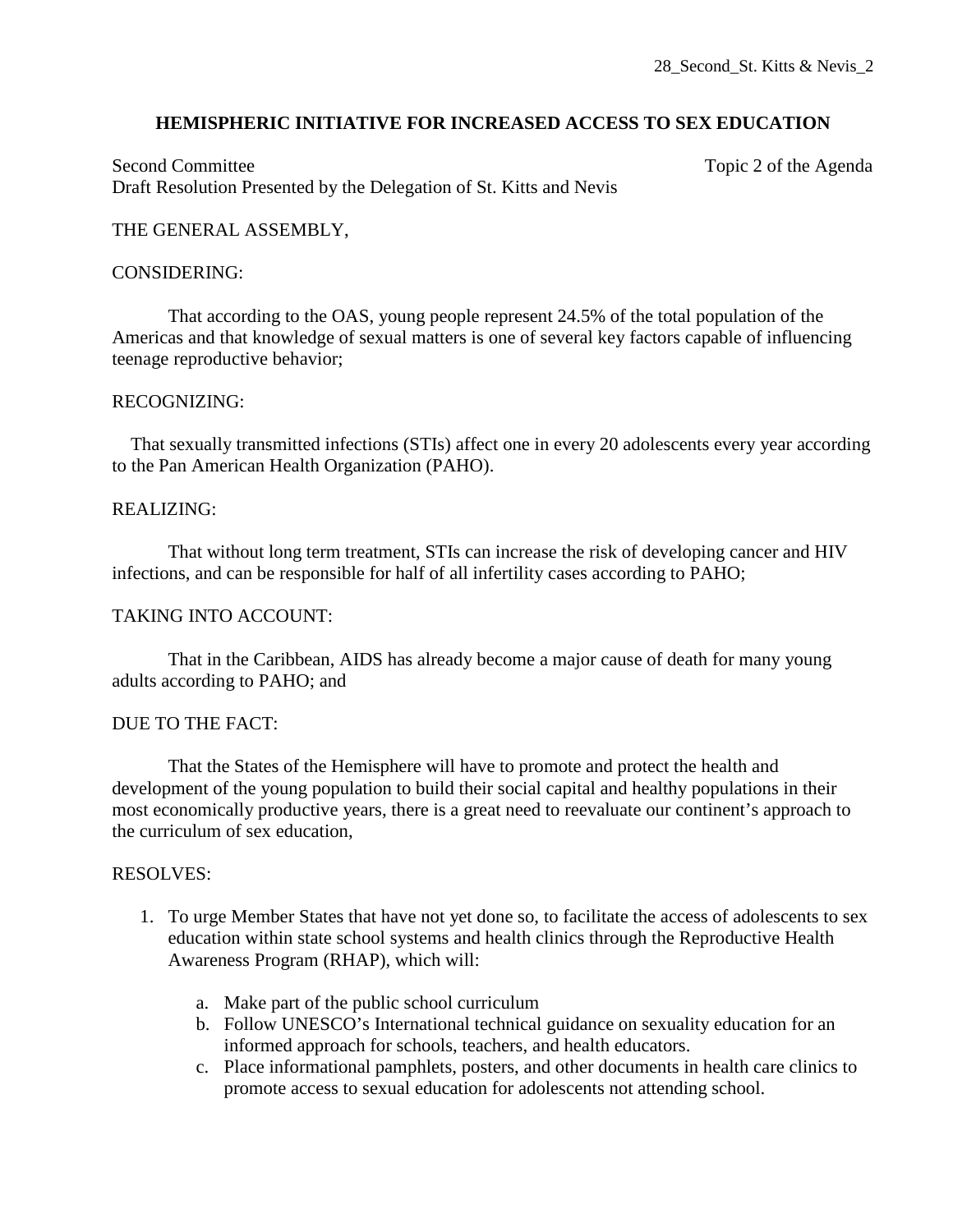- 2. To encourage Member States, wherein there lies the lack of access to sex education as the direct result of stigmas that may arise as effects of use of the term "sex education," to seek alternative approaches to educating adolescents about these topics by employing other terms, such as "reproductive education" or "adolescent health education" as fitting replacement titles.
- 3. To seek ways to implement the policies of the RHAP in other states, adapting them to their specific context.
- 4. To seek assistance from cooperation agencies, NGOS, and experts in anthropology and sociology to contribute to the promotion of sex education for adolescents.

|                |                         | (Signature of Faculty Advisor) |  |
|----------------|-------------------------|--------------------------------|--|
| Cosignatories: | 1. $\qquad \qquad$      |                                |  |
|                | (Signature of Delegate) | (Country Represented)          |  |
|                |                         |                                |  |
|                | $\overline{3}$ .        |                                |  |
|                | 4.                      |                                |  |
| 5.             |                         |                                |  |
|                |                         |                                |  |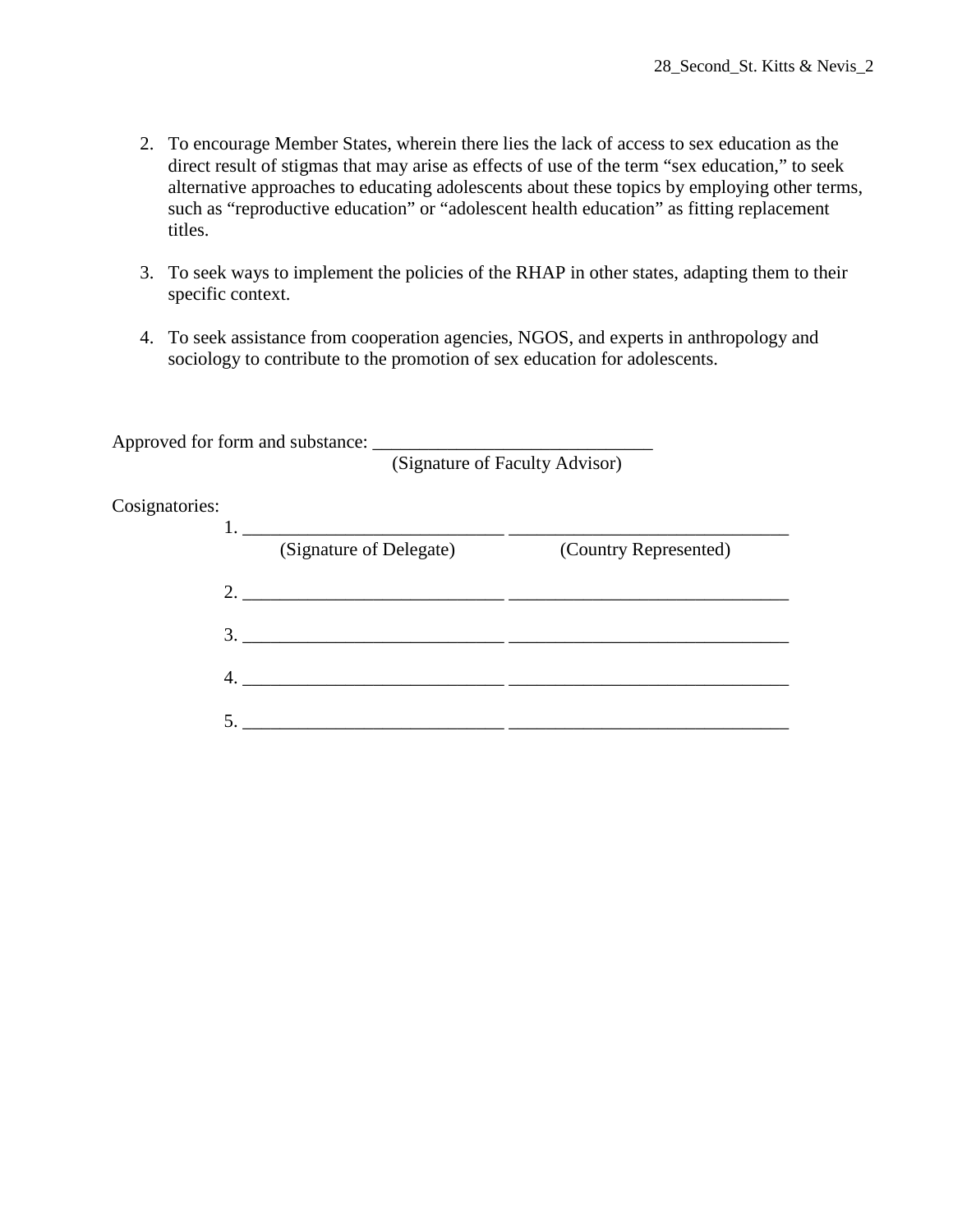## **STRATEGIES TO REDUCE SEXUAL EXPLOITATION AND TRAFFICKING OF CHILDREN IN THE HEMISPHERE**

Second Committee Topic No. 1 of the Agenda Topic No. 1 of the Agenda Draft Resolution Presented by the Delegation of Peru

## THE GENERAL ASSEMBLY,

#### BEARING IN MIND:

 AG/RES. 2771 (XLIII-O/13), "Prevention and Eradication of Sexual Exploitation and Smuggling of and Trafficking in Minors," which applauded the work of the IIN in regard to addressing and resolving the issue of Sexual Exploitation and Trafficking among minors;

 The importance of the United Nations Convention on the "Rights of the Child" of 1989 and of its Optional Protocol on the Sale of Children, Child Prostitution and Child Pornography of 2000, as it determines that child prostitution is one of the worst forms of child labor;

## CONSIDERING:

 That the sexual exploitation and trafficking of minors continues to present a problem in the region constituting a serious threat to human rights in the Americas;

That according to statistics published by UNICEF over 200 children are subjected to sexually based exploitation every hour of every day in the Hemisphere;

 The responsibility of all Member States under Chapter 8 of the Charter of the Organization of American States (OAS) is to strengthen the Inter-American system for the protection of human rights in the Hemisphere; and

## RECALLING:

 The adoption of resolution CD/RES. 10 (82-R/07), which established the Inter-American Program for the Prevention and Eradication of Commercial Sexual Exploitation and Smuggling of and Trafficking in Minors,

- 1. To invite Member States that have not yet done so to consider signing, ratifying, or acceding to, as the case may be, the international instruments relating to the fight against commercial sexual exploitation and smuggling of and trafficking in minors, particularly the Inter-American Convention on International Traffic in Minors, adopted in 1994 and the Inter-American Convention on the International Return of Children, adopted in 1989.
- 2. To encourage Member States to work closely with the Inter-American Children's Institute to formulate and/or strengthen programs aimed at:
	- a.The care of victims of sexual exploitation and trafficking in persons specifically the safe return of victims to their homes through close interstate cooperation and the successful rehabilitation and reintegration of victims;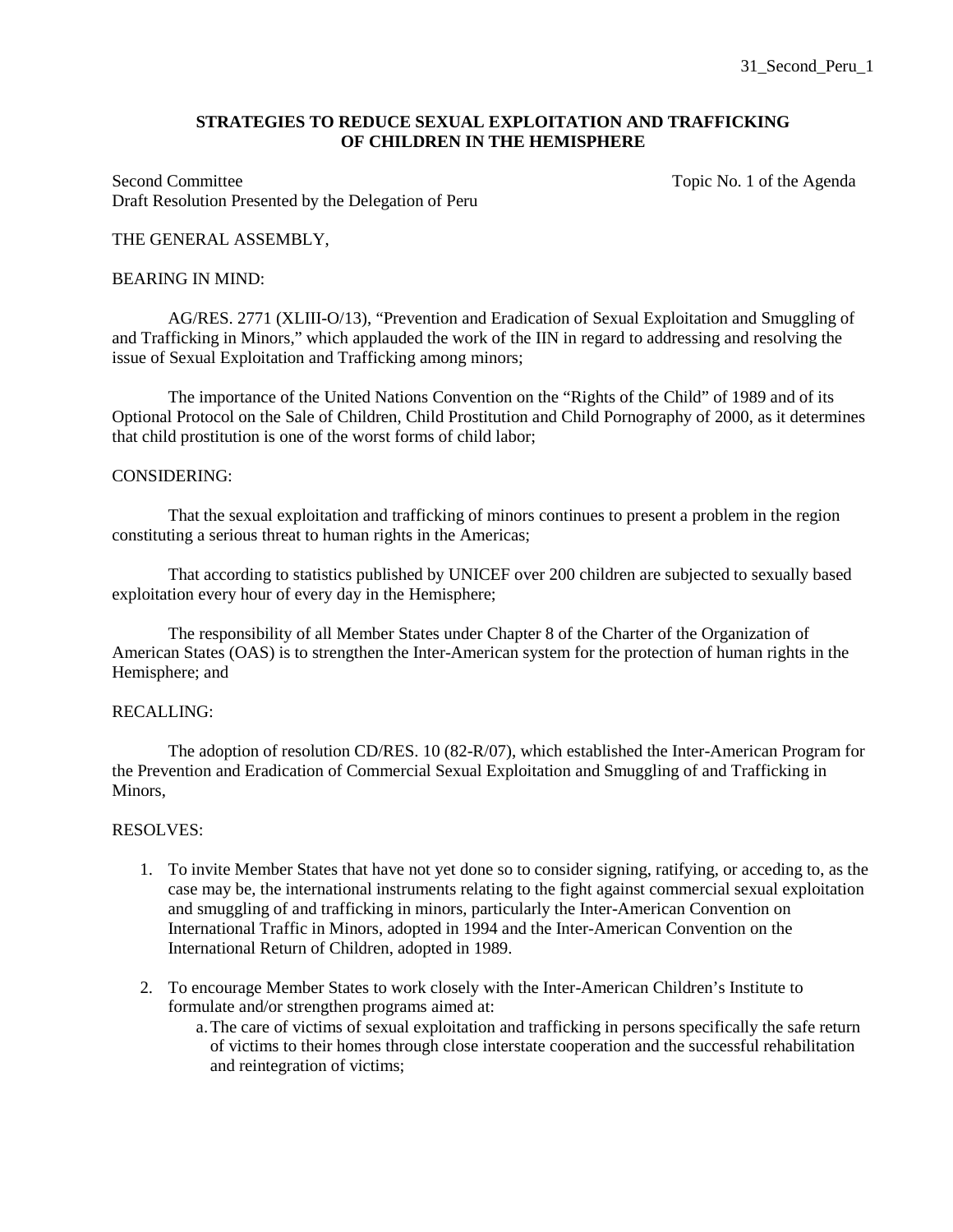- b.The promotion of awareness of the issue through educational campaigns targeted at mother and child addressing the potential dangers of sexual exploitation and trafficking in persons, particularly those most at risk in impoverished and underdeveloped areas in the region;
- c.Campaigns to raise awareness of the potential consequences of participation in the sexual exploitation and trafficking in minors.
- 3. To encourage Member States to strengthen their current border patrol programs with the goal of preventing human trafficking across national borders through the adoption of the latest border surveillance technology the consistent application of border immigration and emigration policies.
- 4. To encourage Member States to seek out all available funds to ensure that the IIN can not only continue its mission but expand in size and scope.
- 5. To invite Member States to continue working cooperatively with one another in the extradition of perpetrators of sexual exploitation and trafficking in persons so that those involved in may be adequately reprimanded.

Approved for form and substance:

(Signature of Faculty Advisor)

Cosignatories:

| (Signature of Delegate) | (Country Represented) |
|-------------------------|-----------------------|
|                         |                       |
| 3.                      |                       |
|                         |                       |
|                         |                       |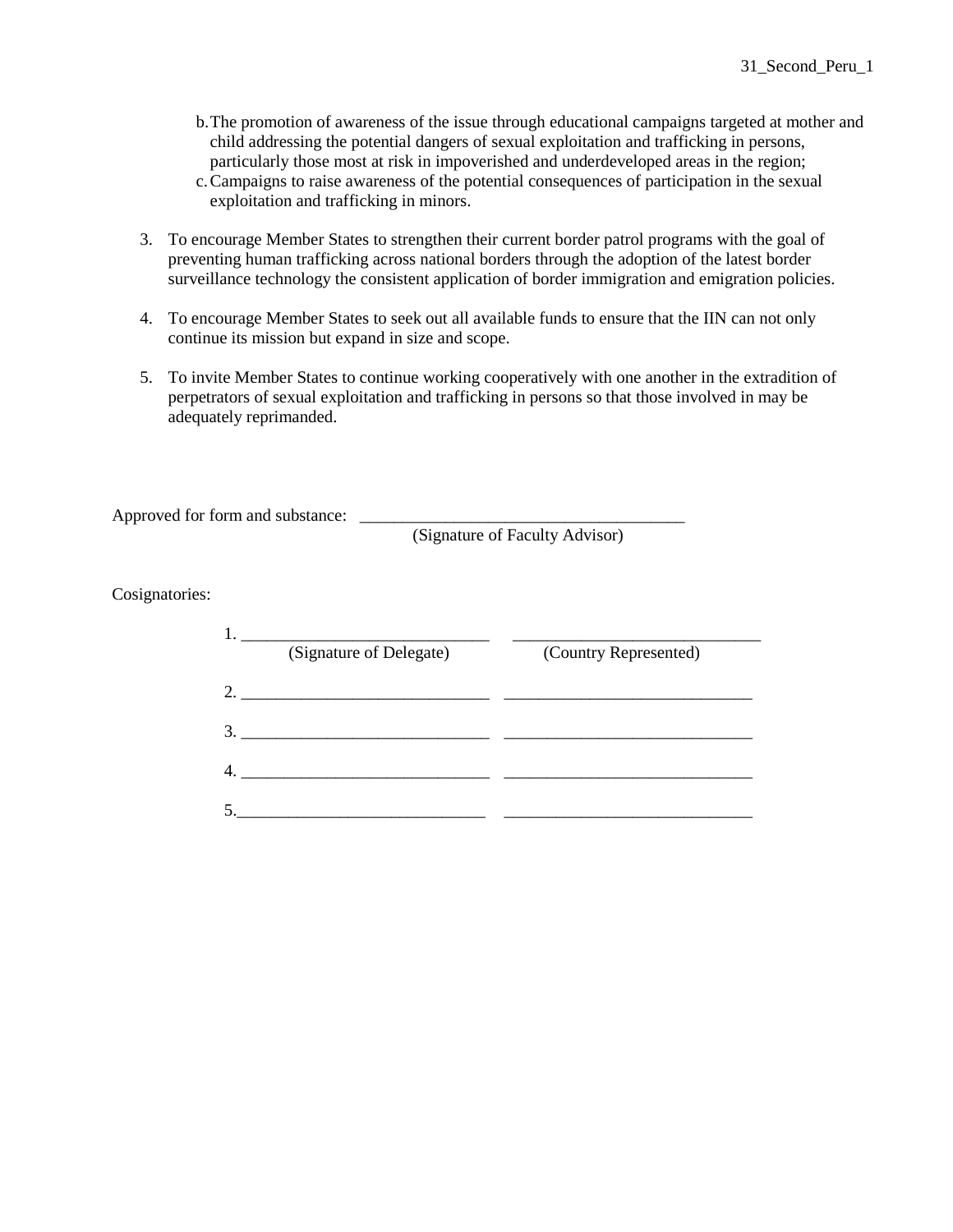## **PROMOTING COLLECTIVE SECURITY AND CONVENTIONAL WEAPON TRANSPARENCY THROUGH COMPLIANCE IN THE AMERICAS**

Second Committee Topic No. 4 on Agenda Draft Resolution Presented by the Delegation of Antigua & Barbuda

#### THE GENERAL ASSEMBLY,

#### HAVING SEEN:

Article 29of the Organization of American States (OAS) Charter, which states that "in furtherance of the principles of continental solidarity or collective self-defense, shall apply the measures and procedures established in the special treaties on the subject;"

Article II of the Inter-American Convention on Transparency in Conventional Weapons Acquisitions, which states "the objective of the Convention is to contribute more fully to regional openness and transparency in the acquisition of conventional weapons by exchanging information regarding such acquisitions, for the purpose of promoting confidence among States in the Americas;"

#### RECOGNIZING:

 Article 1 of the United Nations Arms Trade Treaty which states "Promoting cooperation, transparency and responsible action by States Parties in the international trade in conventional arms, thereby building confidence among States Parties;"

### BEARING IN MIND:

That transparency is a way to break boundaries between countries and promote collective security;

That the Inter- American Convention on Transparency in Conventional Weapons Acquisitions aims to provide transparency by allowing each state to create an annual report of imports and exports of conventional weapons for that prior calendar year;

 The Inter-American Convention Against the Illicit Manufacturing of and Trafficking in Firearms, Ammunition, Explosives, and Other Related Materials aims at protecting state sovereignty by states in Article 5, " Each State Party shall adopt such measures as may be necessary to establish its jurisdiction over the offenses it has established in accordance with this Convention;"

#### RECALLING:

The Declarations of Santiago (1995) and San Salvador (1998) on confidence- and security-building measures, which recommend the application of such measures in the most appropriate manner;

#### REITERATING:

Commitments to the United Nations and the Organization of American States to contribute more fully to openness and transparency by exchanging information on weapon systems covered by the United Nations Register of Conventional Arms; and

## ACKNOWLEDGING:

 The OAS attempts to provide weapon transparency with the Inter- American Convention on Transparency in Conventional Weapons Acquisitions, yet only sixteen OAS members have ratified this;